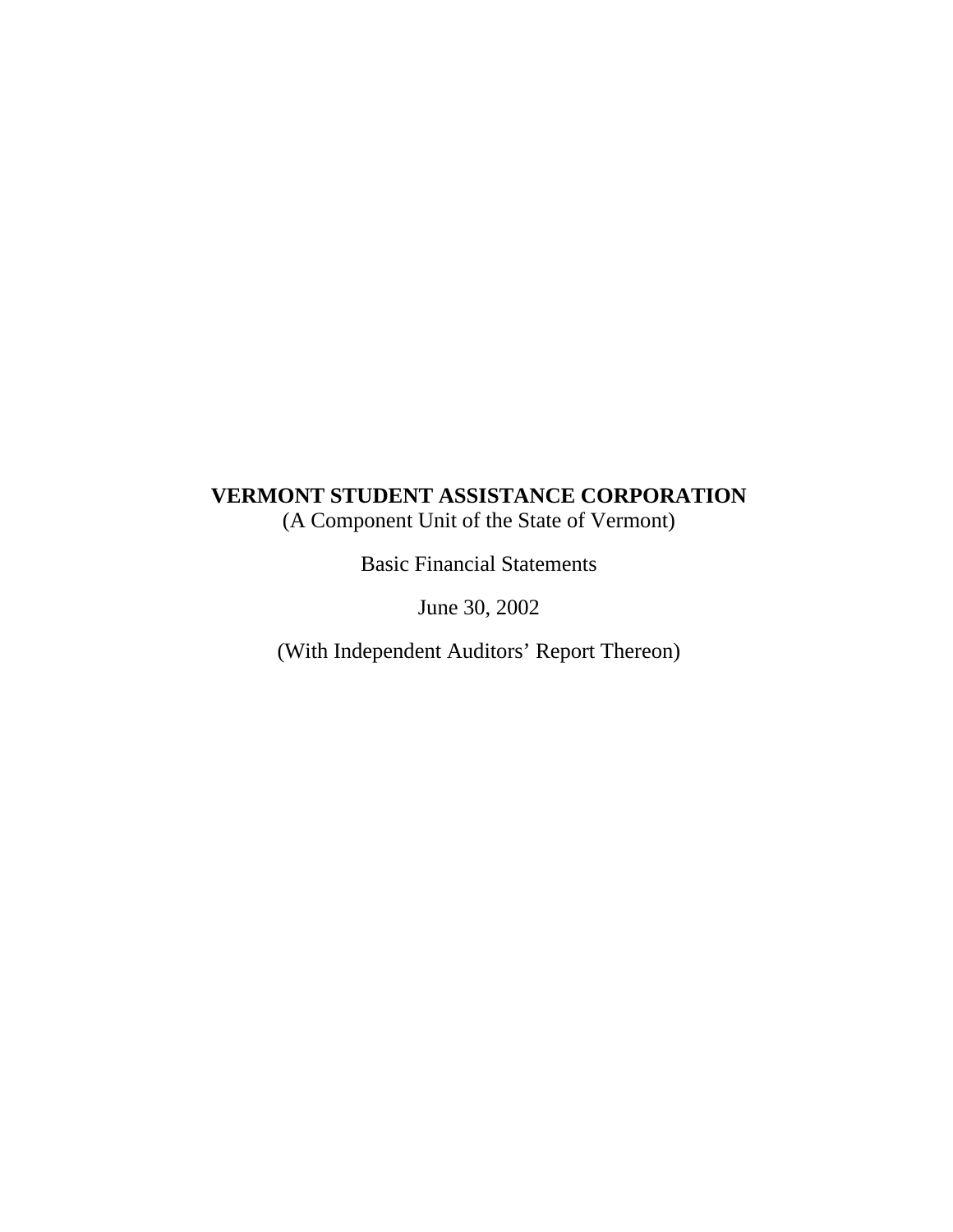(A Component Unit of the State of Vermont)

# **Table of Contents**

|                                                            | Page |
|------------------------------------------------------------|------|
| <b>Independent Auditors' Report</b>                        |      |
| Management's Discussion and Analysis                       | 3    |
| <b>Statement of Net Assets</b>                             | 8    |
| Statement of Revenues, Expenses, and Changes in Net Assets | 10   |
| <b>Statement of Cash Flows</b>                             | 11   |
| <b>Notes to Financial Statements</b>                       | 13   |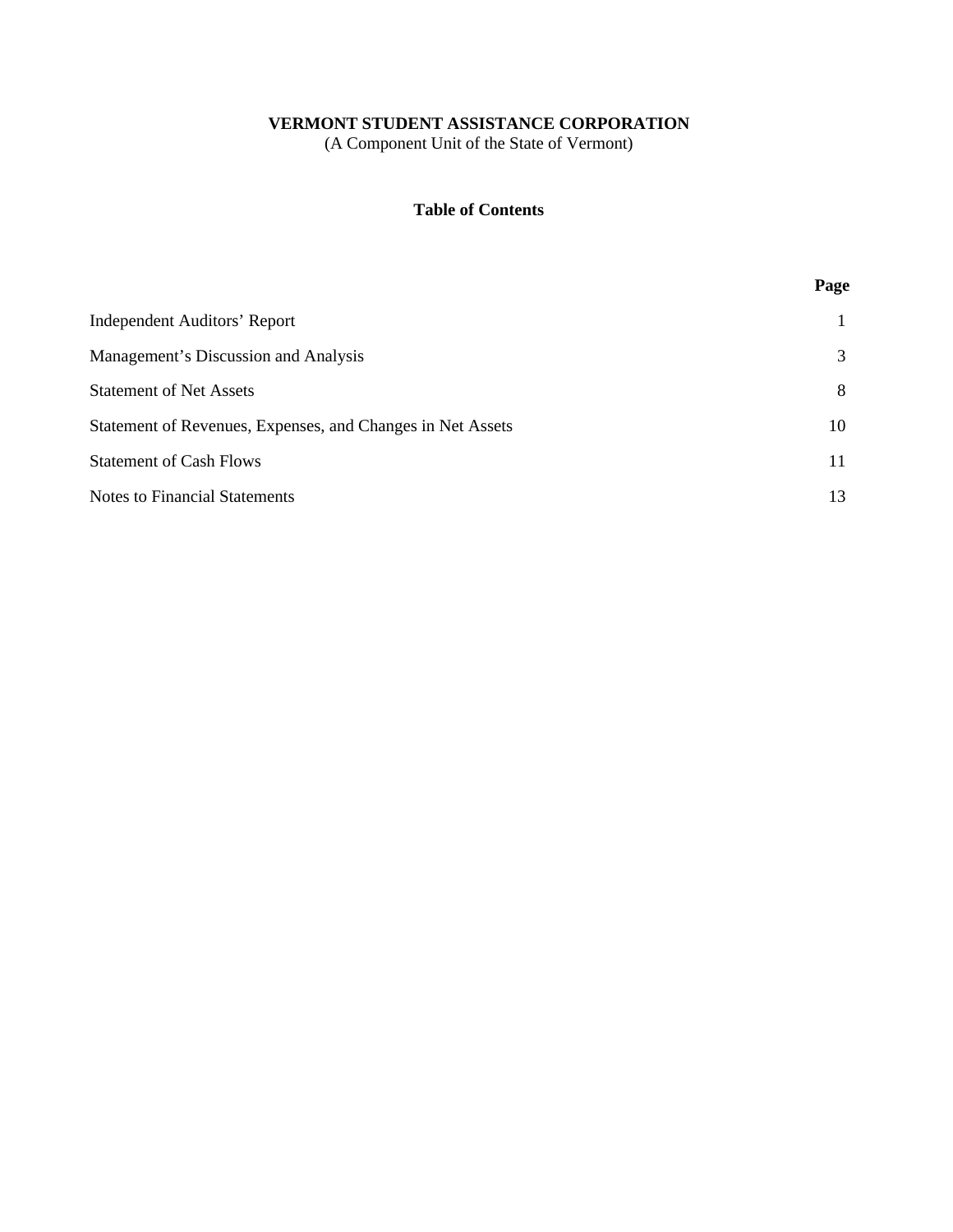#### **Independent Auditors' Report**

The Board of Directors Vermont Student Assistance Corporation:

We have audited the accompanying statement of net assets of Vermont Student Assistance Corporation (a component unit of the State of Vermont) as of June 30, 2002, and the related statements of revenues, expenses, and changes in net assets, and cash flows for the year then ended. These financial statements are the responsibility of Vermont Student Assistance Corporation's management. Our responsibility is to express an opinion on these financial statements based on our audit. The prior year partial comparative information has been derived from the Corporation's 2001 financial statements and, in our report dated September 14, 2001, we expressed an unqualified opinion on those financial statements.

We conducted our audit in accordance with auditing standards generally accepted in the United States of America and the standards applicable to financial audits contained in *Government Auditing Standards*, issued by the Comptroller General of the United States. Those standards require that we plan and perform the audit to obtain reasonable assurance about whether the financial statements are free of material misstatement. An audit includes examining, on a test basis, evidence supporting the amounts and disclosures in the financial statements. An audit also includes assessing the accounting principles used and significant estimates made by management, as well as evaluating the overall financial statement presentation. We believe that our audit provides a reasonable basis for our opinion.

In our opinion, the financial statements referred to above present fairly, in all material respects, the financial position of Vermont Student Assistance Corporation as of June 30, 2002, and the respective changes in its financial position and the cash flows thereof for the year then ended in conformity with accounting principles generally accepted in the United States of America.

As discussed in Note 2, the Vermont Student Assistance Corporation implemented the provisions of the Governmental Accounting Standards Board (GASB) Statement No. 34, *Basic Financial Statements – and Management's Discussion and Analysis – For State and Local Governments*, GASB Statement No. 37, *Basic Financial Statements – and Management's Discussion and Analysis – For State and Local Governments: Omnibus*, and GASB Statement No. 38, *Certain Financial Statement Note Disclosure*, as of July 1, 2001.

In accordance with *Government Auditing Standards*, we have also issued our report dated September 20, 2002 on our consideration of Vermont Student Assistance Corporation's internal control over financial reporting and our tests of its compliance with certain provisions of laws, regulations, contracts, and grants. This report is an integral part of an audit performed in accordance with *Government Auditing Standards*, and should be read in conjunction with this report in considering the results of our audit.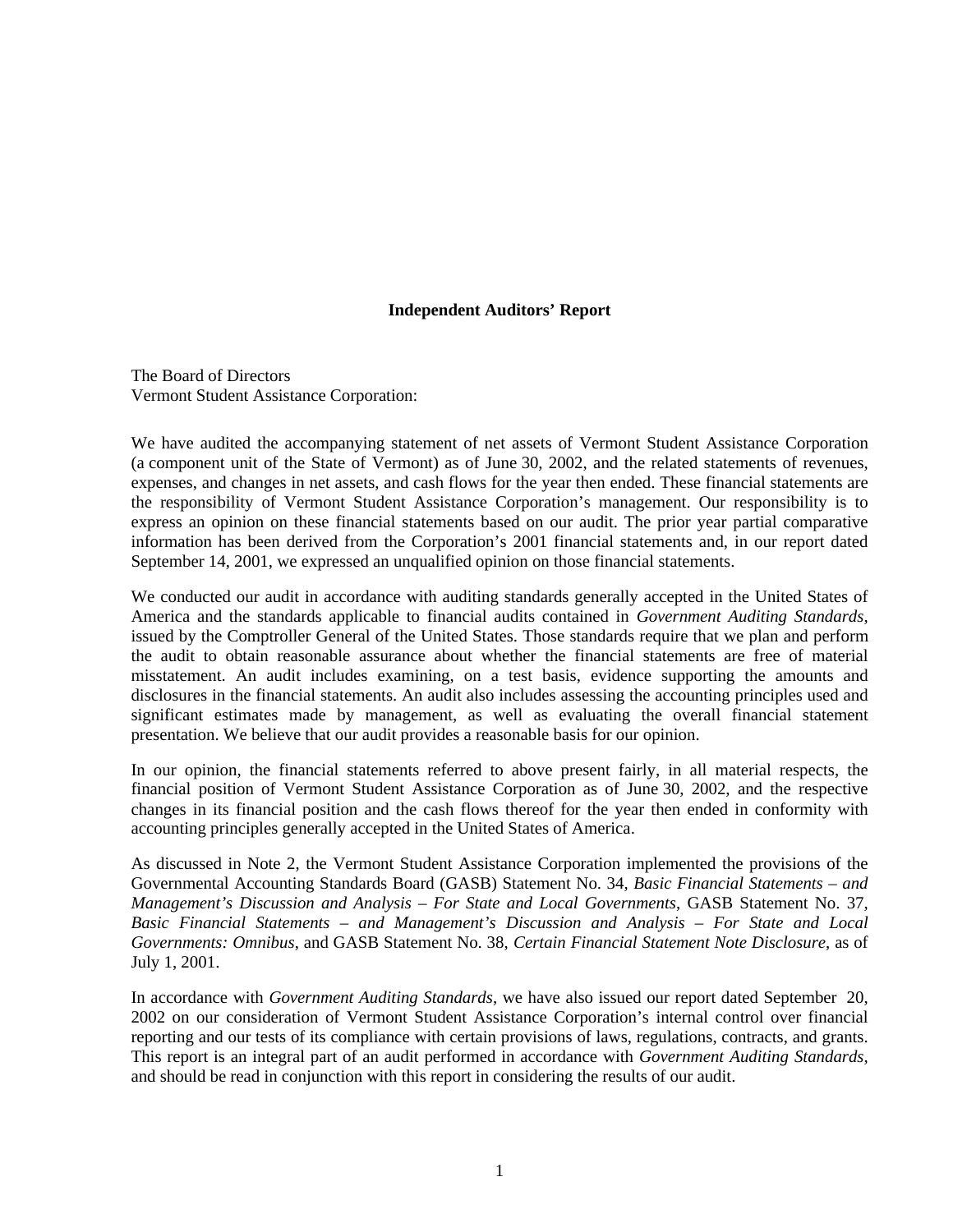The Management's Discussion and Analysis (MD&A) on pages 3 to 8 is not a required part of the financial statements but is supplementary information required by accounting principles generally accepted in the United States of America. We have applied certain limited procedures, which consisted principally of inquiries of management regarding the methods of measurement and presentation of the supplementary information. However, we did not audit the information and express no opinion on it.

September 20, 2002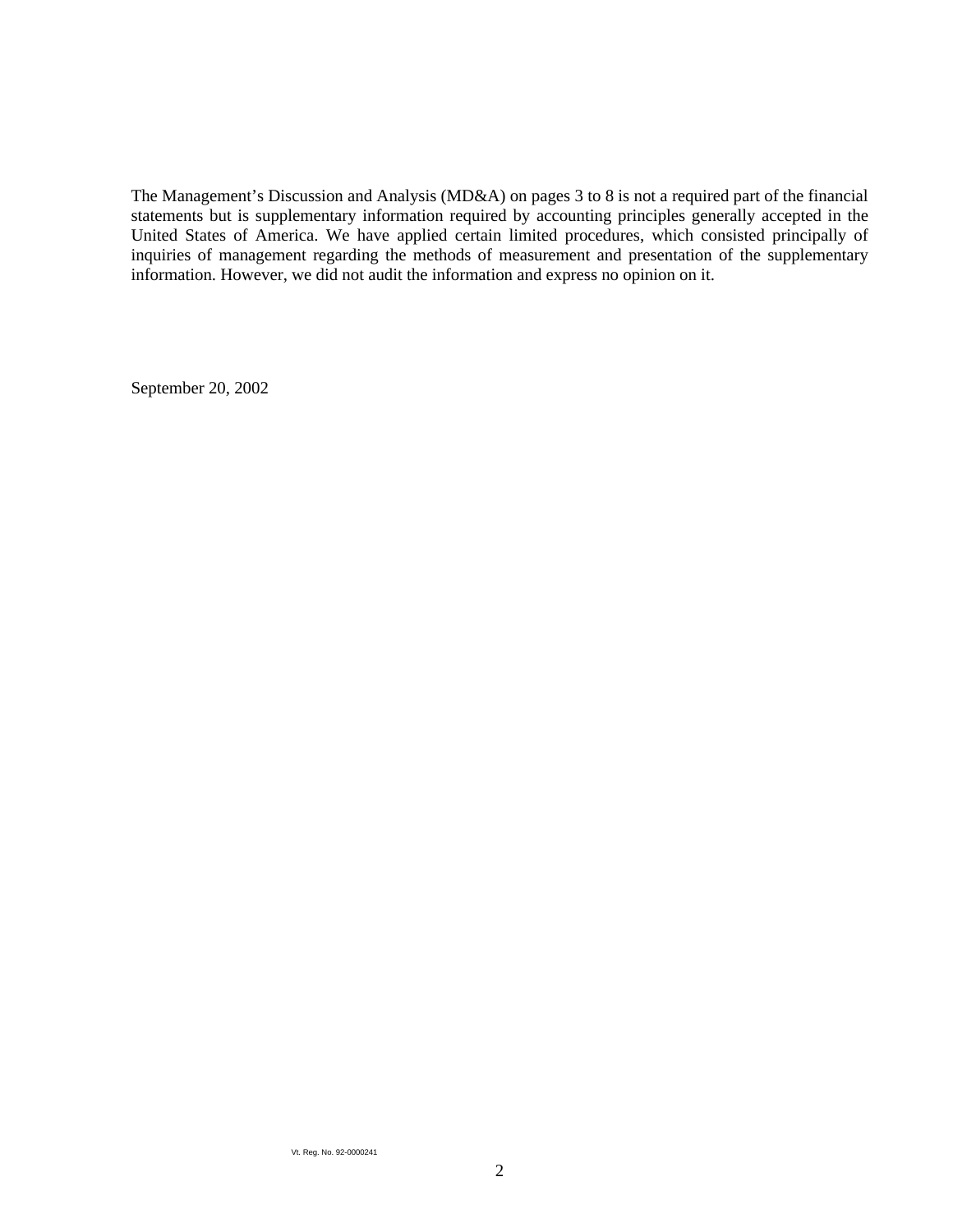Management's Discussion and Analysis

For the year ended June 30, 2002

#### Fiscal 2002 Highlights

- During the year ended June 30, 2002 VSAC provided over \$18.6 million in grants and scholarships to Vermont students.
- VSAC originated over \$323 million in student loans, including new loans to students and parents and consolidation of existing loans. VSAC holds \$987 million in education loans receivable at June 30, 2002.
- VSAC returned over \$15.3 million in interest and principal rebates to students in its loan programs during fiscal 2002.
- VSAC expanded its services and offerings to students and families through its Resource Center, outreach counselors, website and through the Vermont Higher Education Investment Plan.
- VSAC's total net assets increased \$2.8 million to \$71.5 million, primarily strengthening the Corporation's equity position in its student loan bond trust estates. VSAC's net revenue base continued to grow as loan originations, including traditional Stafford and PLUS loans, consolidation loans and alternative loans, increased. While the decrease in interest rates decreased both gross interest revenues and gross interest expenses, the increase in volume and portfolio generated higher net revenues from loans.

### The Financial Statements

VSAC's financial statements detail financial information using accounting methods similar to those used by private businesses, especially financial institutions.

The statement of revenues, expenses and changes in net assets presents the results of VSAC's operations. The statement reports all revenues and expenses, and reconciles the beginning and end of year net asset balances.

The statement of net assets includes all the Corporation's assets and liabilities as of June 30, 2002. The statement also presents the balance of assets in excess of liabilities, or net assets.

The statement of cash flows supplements these statements providing relevant information about cash receipts and payments by the corporation.

The notes to the financial statements are an integral part of the financial statements and contain information necessary to obtain a complete view of VSAC's financial position.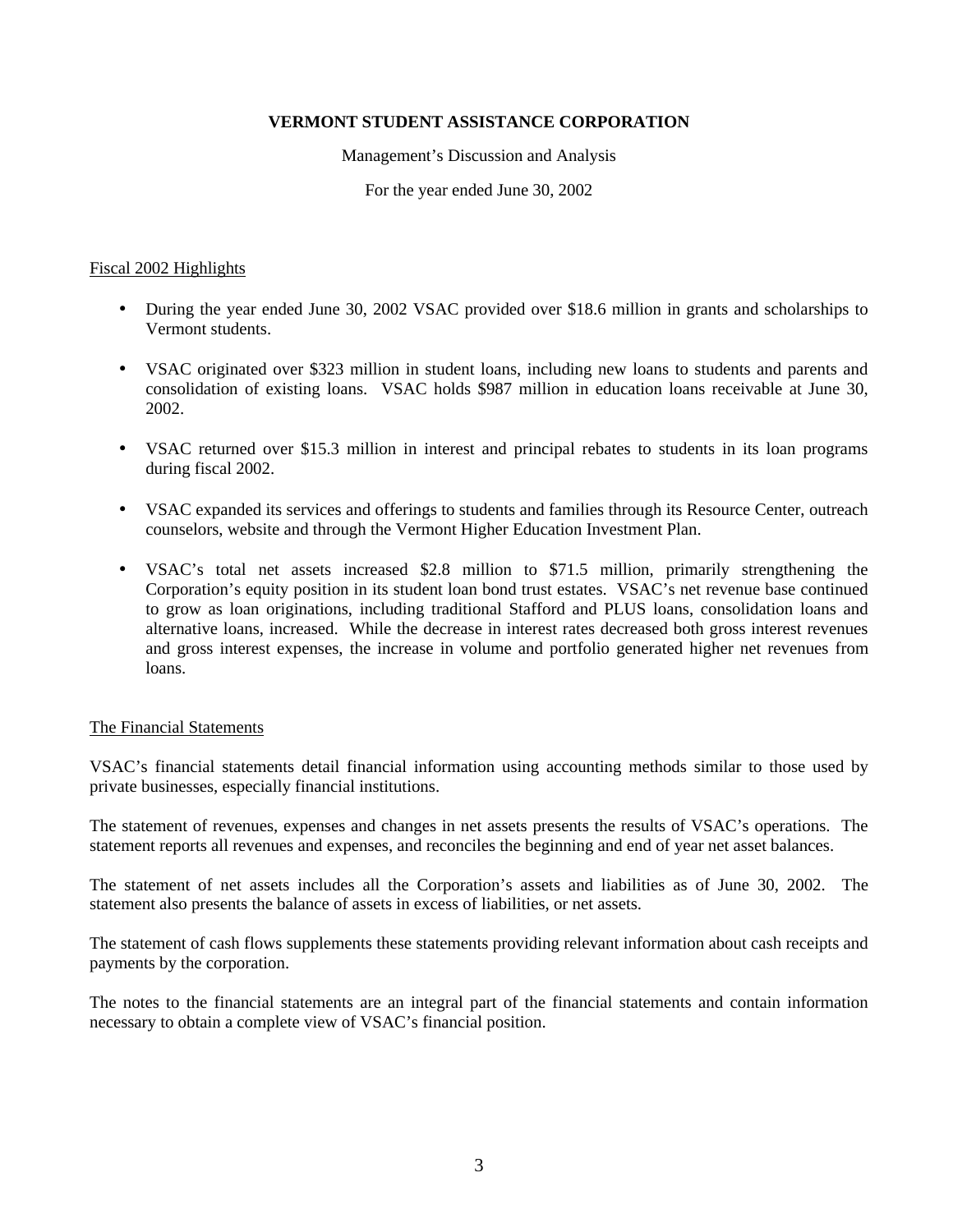#### **Summary of Revenues and Expenses**

|                                               | 2002           | 2001    |
|-----------------------------------------------|----------------|---------|
|                                               | (In Thousands) |         |
| <b>Revenues</b>                               |                |         |
| Interest earned from education loan financing | \$<br>71,493   | 73,915  |
| Other loan and guarantee program revenues     | 4,164          | 3,980   |
| Investment interest                           | 5,234          | 10,490  |
| Vermont state appropriations                  | 15,446         | 14,912  |
| Federal grants                                | 2,367          | 2,196   |
| Scholarship revenue                           | 2,503          | 1,891   |
| Other revenue                                 | 1,234          | 1,180   |
| Total operating revenues                      | 102,441        | 108,564 |
| <b>Expenses</b>                               |                |         |
| Student Aid                                   | 18,634         | 16,634  |
| Interest rebated to borrowers                 | 15,354         | 12,431  |
| Interest on debt                              | 25,412         | 41,696  |
| Other loan financing costs                    | 15,577         | 3,373   |
| Corporate operating expenses and depreciation | 24,667         | 22,397  |
| Total operating expenses                      | 99,644         | 96,531  |
| Excess of revenue over expenses               | 2,797          | 12,033  |
| Total net assets at the beginning of the year | 68,678         | 56,645  |
| Total net assets at the end of the year       | \$<br>71,475   | 68,678  |

#### Revenues

VSAC's fiscal 2002 operations resulted in an increase in net assets of \$2.8 million. All revenues for 2002 are considered operating revenues in accordance with GASB 34. VSAC generated \$102.4 million in revenues versus \$99.6 million in total expenses. VSAC's revenues include interest income on student loans, as well as various federal interest subsidies and special allowance payments.

Overall loan revenue to VSAC is closely related to the general interest rate environment. Most student loans held by VSAC have variable interest rates for borrowers. During 2002, interest revenue and subsidies declined from \$73.9 to \$71.5 million. Interest for certain loans is paid by the U.S. Department of Education as a subsidy to qualifying borrowers. This interest subsidy represented \$11.6 million in 2002. VSAC also receives special allowance payments when variable borrower interest rates fall below certain levels. Low interest rates in 2002 accounted for an increase in these special allowance payments from \$6.5 to \$10.0 million.

Other revenues associated with the loan and loan guarantee programs include consolidation fees, default aversion fees, collections revenues, and other program fees and revenues. These fees and revenues totaled \$4.2 million in 2002, compared to \$4.0 million in 2001.

Lower interest rates also resulted in declining interest revenue on investments. Investments include student loan funds temporarily invested in cash and short-term investments, and scholarship funds invested for long-term growth and income. Interest on all investments declined from \$10.5 million to \$5.2 million, as interest rates declined and the amount invested in cash and cash equivalents declined dramatically. These cash investments are related to timing of student loan bond issues.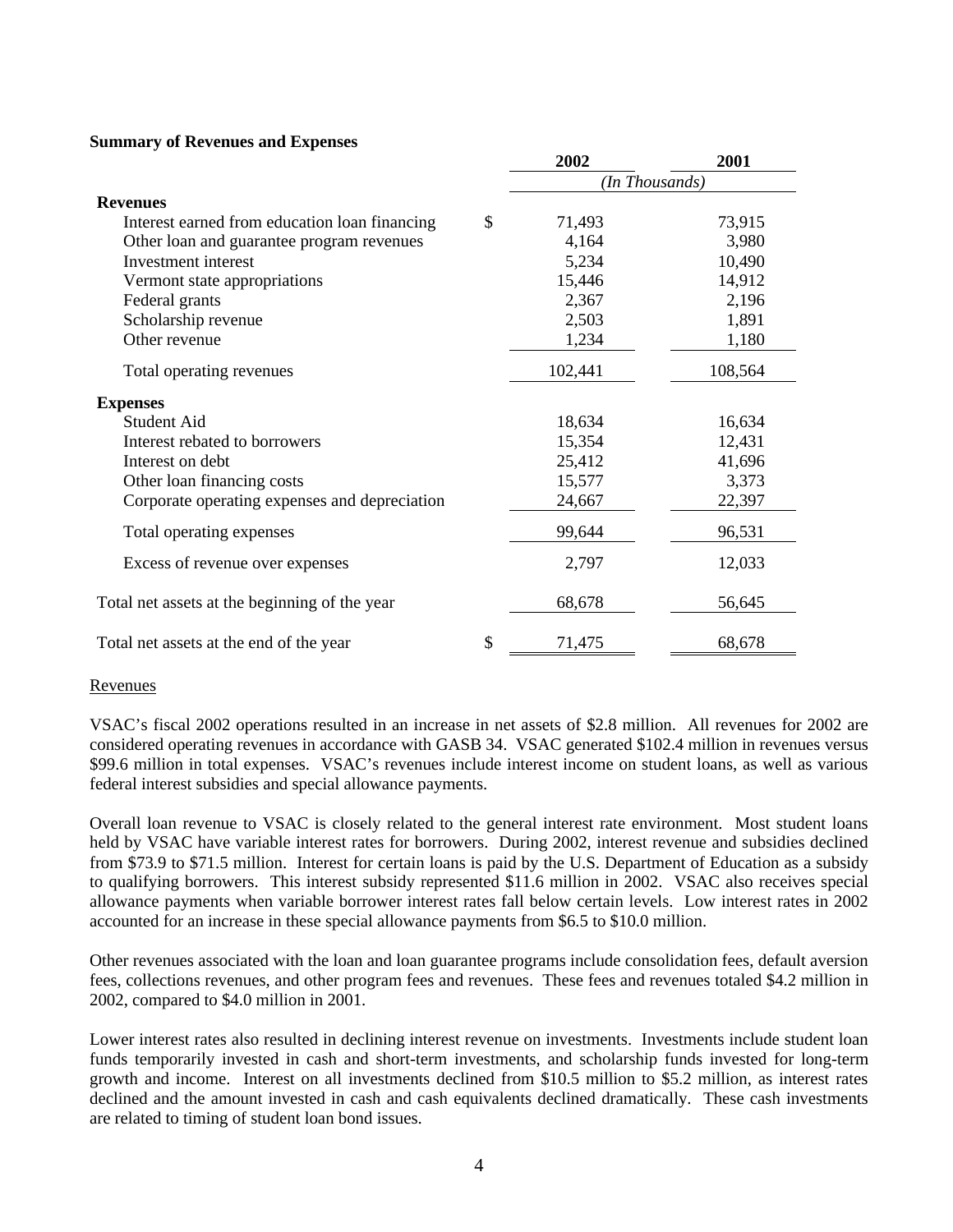VSAC has worked closely with the University of Vermont and the Vermont State Colleges to enhance the State's financial support of higher education. The result has been significant increases in state appropriations for each party. VSAC's appropriation increased from \$14.9 to \$15.4 million. As in prior years, the State's appropriation for the grant program is used entirely to provide grant funds directly to students. VSAC receives no administrative allowance for administering the State grant program.

Federal grants also increased by nearly 8%, to \$2.37 million in fiscal 2002.

Scholarship revenues climbed from \$1.9 to \$2.5 million, as more scholarship funds were secured, awarded and invested for the benefit of Vermont students.

#### **Expenses**

VSAC has four main types of expenses: Student aid, Interest and other costs of debt, Non-interest costs of financing loans, and Costs of operations.

Student Aid – VSAC provided Vermont students with \$18.6 million in student aid during fiscal 2002. \$15.4 million was provided from State appropriations. An additional \$3.2 million was made available through various scholarship programs managed by VSAC. The total aid represents a 12% increase over grants and scholarships provided by VSAC in fiscal 2001. Direct aid in the form of grants and scholarships represented 18.7% of VSAC's operating expenses.

While not strictly a student aid expense, interest rebated to borrowers is an item that helps current and former students and parents manage their education debt. VSAC provided \$15.4 million in rebates of interest to borrowers in fiscal 2002. These rebates represent 15.4% of VSAC's fiscal 2002 operating expenses.

Costs of debt – In order to provide Vermont students and parents with low cost loans, VSAC issues both taxexempt and taxable bonds in the public markets. The interest costs of these bonds represents a major expense category for VSAC. Since the vast majority of these bonds are variable rate securities, interest costs vary from year to year as the general interest rate environment changes. The variable nature of these securities matches the variable rate structure of most of our loans, so revenues and expenses related to the bonds are highly correlated.

With the decrease in interest rates from fiscal 2001 to 2002, VSAC interest costs fell from \$41.7 to \$25.4 million, with no reduction in overall debt outstanding. This represented 25.5% of VSAC operating expenses in fiscal 2002.

Other loan financing costs – Other expenses incurred in the loan financing area include credit enhancement and remarketing fees for our bond issues, consolidation and lender fees VSAC pays to the federal government, and provisions for changes in arbitrage earnings liability to the U.S Treasury, as well as a variety of other costs incurred in issuing and managing over \$1 billion in outstanding bonds and notes. These costs totaled \$15.6 million in fiscal 2002, representing approximately 15.6% of total operating expenses. The increase in this expense is due to changes in arbitrage liability. Arbitrage liability represents earnings on bond-financed loans and investments that would be returned to the U.S. Treasury if the loan portfolios were completely liquidated at June 30, and all bondholders were repaid. It represents earnings to date, and is a function of past and current interest rates on debt and assets held by VSAC. It is fairly volatile and is managed to minimize the probability of a liability balance at the end of a bond life cycle.

Costs of operations – The costs of operating VSAC's programs, as well as facilities and overhead costs totaled \$24.7 million in fiscal 2002, an increase of approximately 10% from fiscal 2001. Salaries and benefits were \$17.1 million in fiscal 2002, approximately 69% of costs of operations. Overall costs of operations represent 24.8% of total operating expenses.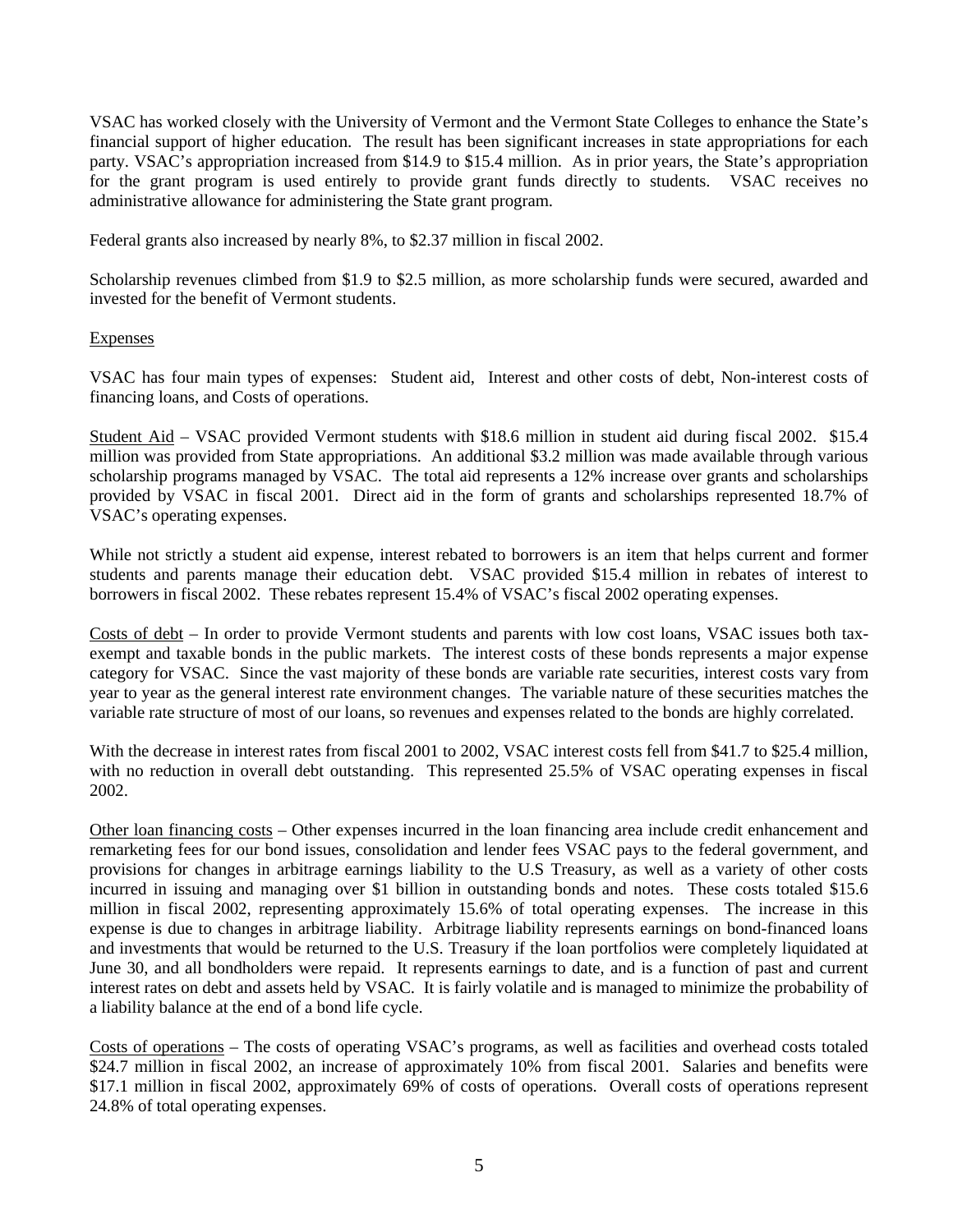Total operating expenses for the year totaled \$99.6 million. Revenues totaled \$102.4. The excess of revenues over expenses was \$2.8 million. The change in total net assets for the year was an increase of \$2.8 million. The ending balance of net assets was \$71.5 million, as compared to \$68.7 million at June 30, 2001.

### **Condensed Net Asset Information**

|                                                                                                                     | 2002                                | 2001                          |
|---------------------------------------------------------------------------------------------------------------------|-------------------------------------|-------------------------------|
| Assets                                                                                                              |                                     | (In Thousands)                |
| Cash & Investments                                                                                                  | \$<br>167,528                       | 277,298                       |
| Education loans receivable (plus interest)                                                                          | 1,012,003                           | 894,391                       |
| Other assets                                                                                                        | 32,987                              | 25,371                        |
| Total assets                                                                                                        | \$<br>1,212,518                     | 1,197,060                     |
| Liabilities<br>Bonds & notes payable (plus interest)<br>U.S. Treasury arbitrage payable<br><b>Other Liabilities</b> | \$<br>1,098,456<br>14,499<br>28,088 | 1,099,458<br>10,677<br>18,247 |
| <b>Total Liabilities</b>                                                                                            | \$<br>1,141,043                     | 1,128,382                     |
| Net Assets<br>Restricted<br>Unrestricted                                                                            | \$<br>41,707<br>26,978              | 40,091<br>25,370              |
| <b>Invested in Capital Assets</b>                                                                                   | 2,790                               | 3,217                         |
| <b>Total Net Assets</b>                                                                                             | \$<br>71,475                        | 68,678                        |
|                                                                                                                     |                                     |                               |

### Net Assets

Cash balances declined significantly from June 30, 2001 to 2002 from \$256.8 to \$143.5 million. The decline was due to timing of bond issues. VSAC issued \$160 million in new bonds in June 2001. Combined cash and investments were \$167.5 million at June 30, 2002.

Student loans and interest receivable totaled \$1.0 billion at June 30, 2002, up from \$894.4 million in 2001. Deposits in the Vermont Higher Education Investment Plan climbed from \$4.9 to \$12.0 million, as the program offered a new investment option, and as consumer interest in Section 529 plans increased.

Bonds, notes and interest payable declined by one million dollars to \$1.098 billion. There were no new net borrowings or maturities of existing debt during the fiscal year. The decline in bonds and notes payable in due to changes in interest payable at June 30, 2002. In October 2002, VSAC issued an additional \$112.5 million in student loan bonds, insured to a AAA rating by three rating agencies.

U.S. Treasury arbitrage payable was described in the expense discussion. This liability increased as of June 30, 2002, to \$ \$14.5 million, or approximately 1.2% of total assets.

Net assets restricted by bond indenture increased \$1.9 million. These represent VSAC equity positions in trusts established to provide security for bondholders. Upon maturity of various bond series, or with permission of bond insurers, these equity positions will be released to VSAC as unrestricted net assets. In the past, these unrestricted net assets have been reinvested in student loans receivable, providing VSAC with continued revenue on these funds, and reducing the need for new borrowing.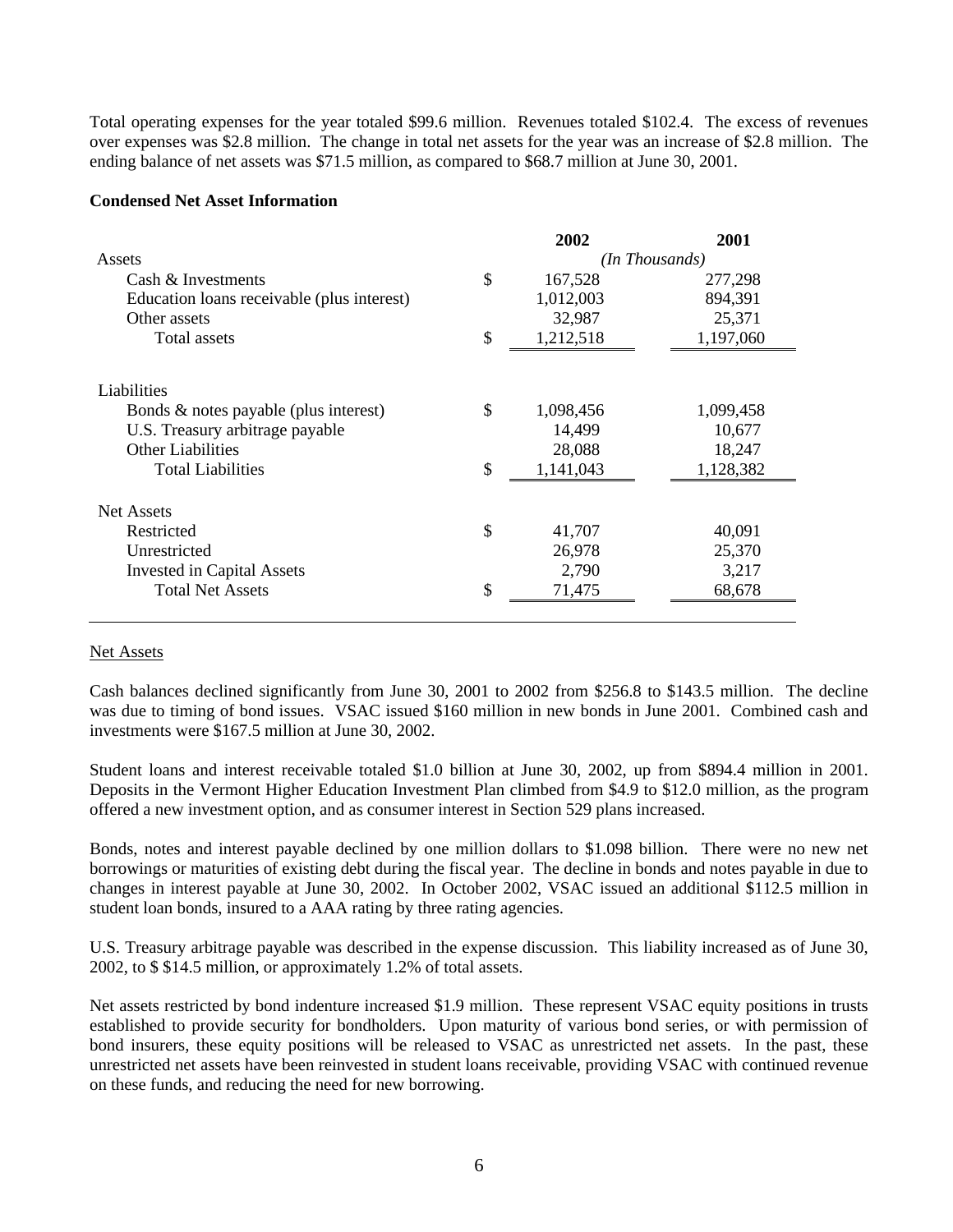Unrestricted net assets include those assets released from bond trusts and used to finance student loans, funds used for corporate working capital and investments in property, plant and equipment. Unrestricted net assets designated for and invested in student loans totaled \$18.4 million at June 30, 2002.

Capital assets declined during the fiscal year, as depreciation expense of \$1.6 million exceeded new acquisitions of \$1.1 million. The result was a decline in both the property, plant and equipment asset, and the corresponding net asset figure to \$2.8 million at June 30, 2002.

### Changes in Long-Term Debt

During the year ending June 30, 2002, VSAC issued the 2001 Series A-XIII note totaling \$8,520 and the 2002 Series A-XIV note totaling \$16,860 to refund the scheduled principal maturities of the 1985 Series A bonds, the 1992 Series A bonds and the 2001 Series A-XII note of \$4,000, \$8,620 and \$12,760, respectively.

See note 8 for additional information.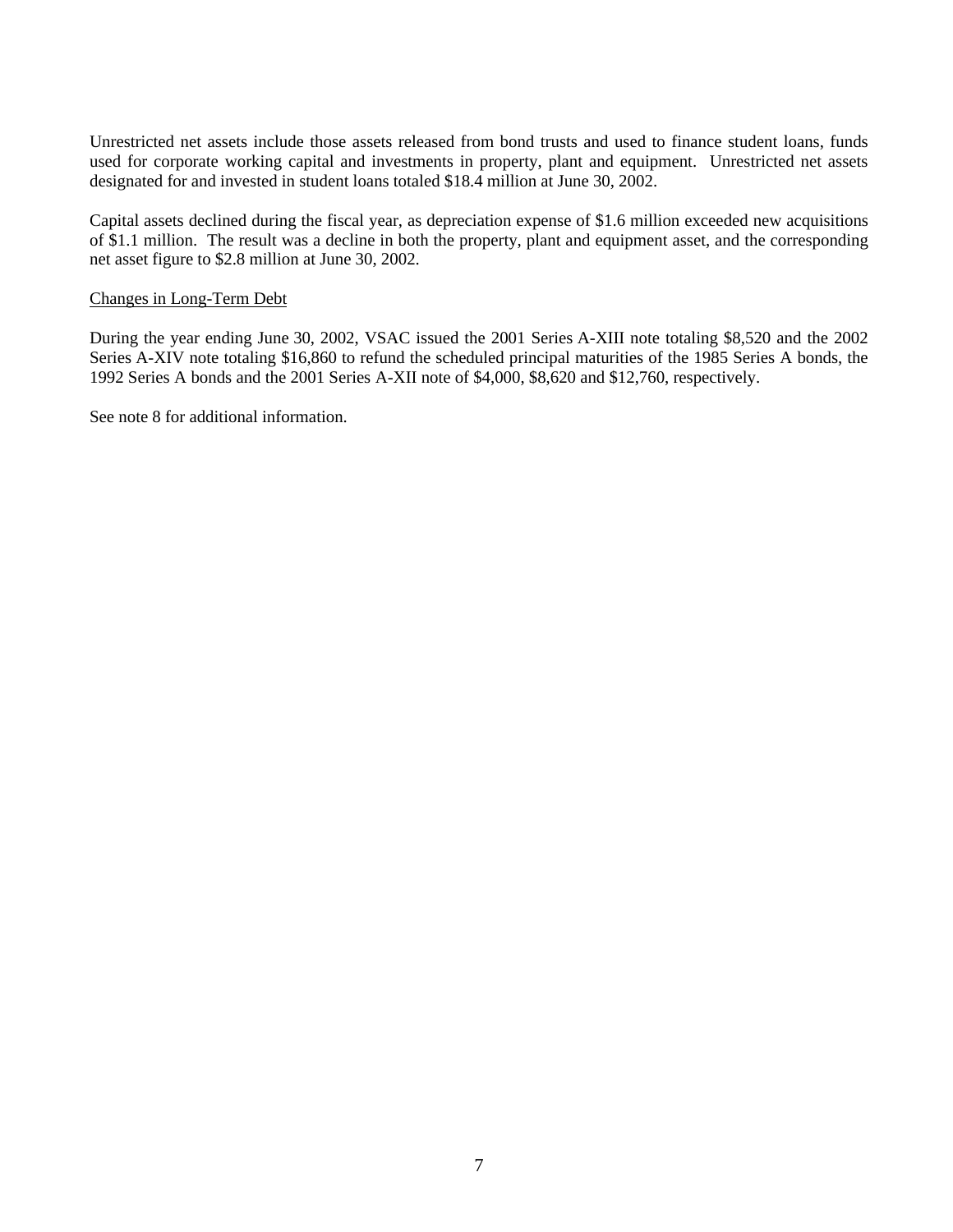(A Component Unit of the State of Vermont)

### Statement of Net Assets

# June 30, 2002

# **(Dollars in Thousands)**

| <b>Assets</b>                                                               |    | 2002      | 2001      |
|-----------------------------------------------------------------------------|----|-----------|-----------|
| Current assets:                                                             |    |           |           |
| Cash and cash equivalents (note 3)                                          | \$ | 143,541   | 256,840   |
| Investments (note 3)                                                        |    | 23,987    | 20,458    |
| Receivables:<br>Investment interest                                         |    | 203       | 362       |
| Student loans (note 4)                                                      |    | 81,141    | 67,421    |
| Student loan interest and special<br>allowance (note 11)                    |    | 24,895    | 25,340    |
| Federal administrative and program fees                                     |    | 336       | 324       |
| Grants and other receivables                                                |    | 560       | 439       |
| Other assets                                                                |    | 1,226     | 1,168     |
| Total current assets                                                        |    | 275,889   | 372,352   |
| Noncurrent assets:                                                          |    |           |           |
| Receivables:<br>Student loans (note 4)                                      |    | 905,967   | 801,630   |
| Assets held for U.S. Department of Education (note 5)                       |    | 10,582    | 9,379     |
| Assets held for Vermont Higher Education Investment Plan (note 6)           |    | 12,084    | 4,878     |
| Capital assets (note 7)                                                     |    | 2,790     | 3,217     |
| Deferred bond issuance costs, net of<br>accumulated amortization of \$3,796 |    | 5,206     | 5,604     |
| Total noncurrent assets                                                     |    | 936,629   | 824,708   |
|                                                                             |    |           |           |
| <b>Total assets</b>                                                         | S  | 1,212,518 | 1,197,060 |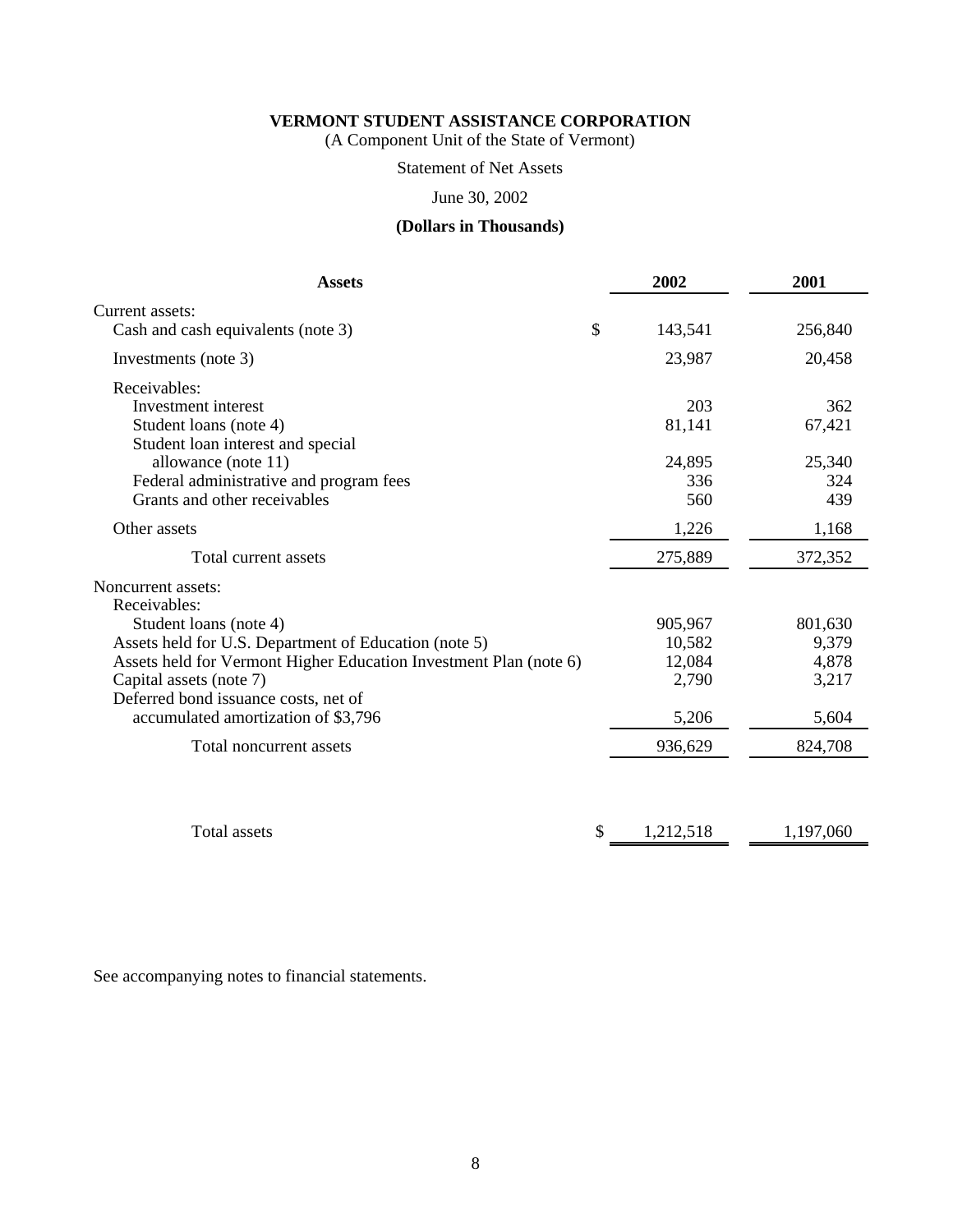# **(Dollars in Thousands)**

| <b>Liabilities and Net Assets</b>                                                                                                                                                                                                                                               | 2002                                                    | 2001                                              |
|---------------------------------------------------------------------------------------------------------------------------------------------------------------------------------------------------------------------------------------------------------------------------------|---------------------------------------------------------|---------------------------------------------------|
| Current liabilities:<br>Bonds and notes payable (note 8)<br>Accounts payable and other liabilities<br>Grants and scholarships payable<br>Accrued interest on bonds payable<br>U.S. Treasury rebates payable (note 9)<br>Due to U.S. Department of Education                     | \$<br>54,300<br>2,799<br>2,295<br>1,104<br>1,074<br>328 | 25,381<br>2,441<br>1,277<br>1,977<br>1,512<br>272 |
| Total current liabilities                                                                                                                                                                                                                                                       | 61,900                                                  | 32,860                                            |
| Noncurrent liabilities:<br>Bonds and notes payable (note 8)<br>U.S. Treasury rebates payable (note 9)<br>Assets held for U.S. Department of Education (note 5)<br>Assets held for Vermont Education Investment Plan (note 6)<br>Commitments and contingencies (notes 13 and 14) | 1,043,052<br>13,425<br>10,582<br>12,084                 | 1,072,100<br>9,165<br>9,379<br>4,878              |
| Total noncurrent liabilities                                                                                                                                                                                                                                                    | 1,079,143                                               | 1,095,522                                         |
| <b>Total liabilities</b>                                                                                                                                                                                                                                                        | 1,141,043                                               | 1,128,382                                         |
| Net assets:<br>Invested in capital assets<br>Restricted (note 10):<br><b>Bond</b> resolution<br>Grants and scholarships<br>Unrestricted (note 10)                                                                                                                               | 2,790<br>41,267<br>440<br>26,978                        | 3,217<br>39,322<br>769<br>25,370                  |
| Total net assets                                                                                                                                                                                                                                                                | \$<br>71,475                                            | 68,678                                            |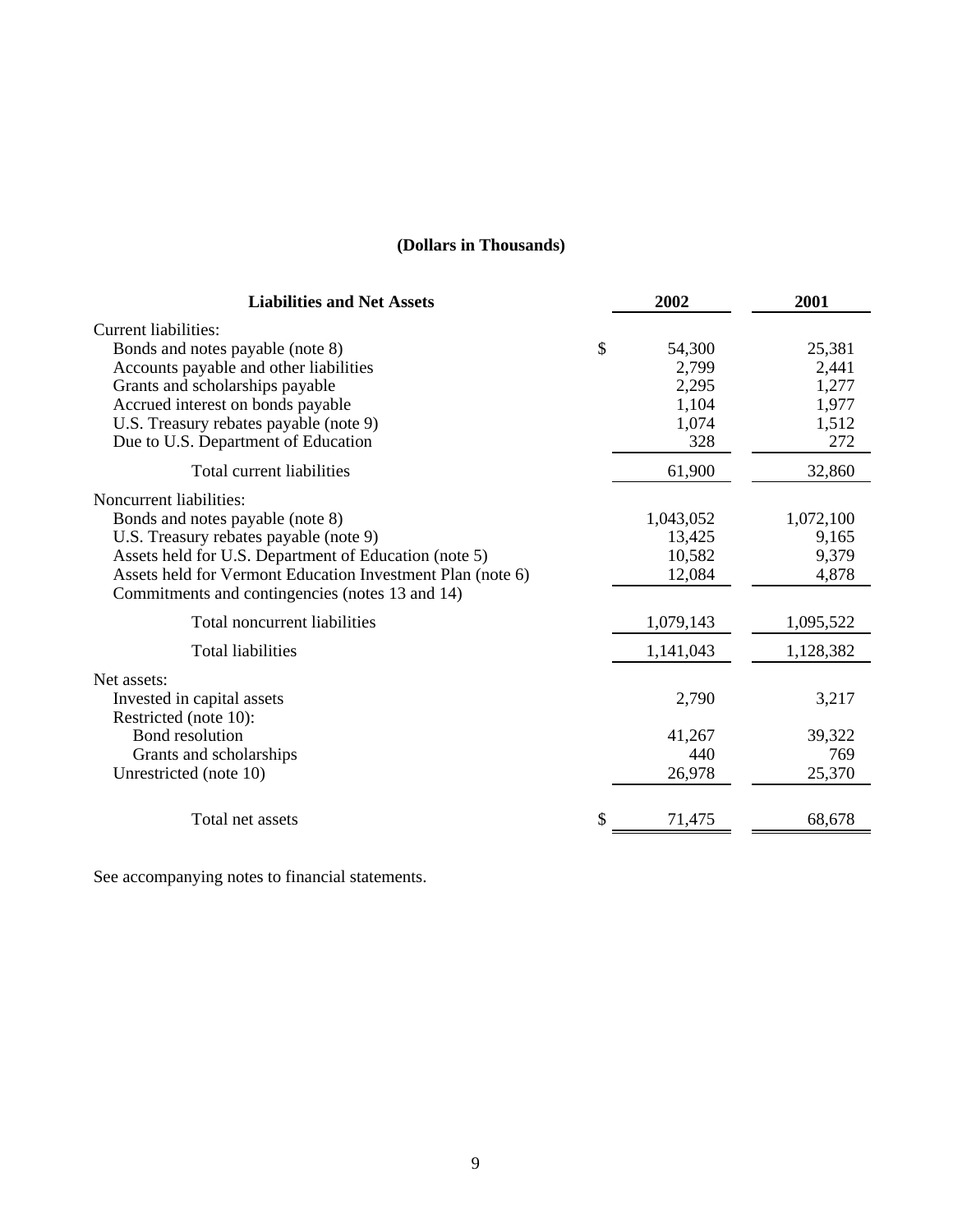(A Component Unit of the State of Vermont)

#### Statement of Revenues, Expenses, and Changes in Net Assets

# Year ended June 30, 2002

#### **(Dollars in Thousands)**

|                                                   | 2002    | 2001    |
|---------------------------------------------------|---------|---------|
| Operating revenues:                               |         |         |
| U.S. Department of Education:                     |         |         |
| \$<br>Interest (note 11)                          | 11,550  | 13,595  |
| Special allowance (note 11)                       | 10,011  | 6,506   |
| Interest on investments                           | 5,234   | 10,490  |
| Interest and other charges on student loans, net  | 49,932  | 53,814  |
| State appropriations                              | 15,446  | 14,912  |
| <b>Consolidation</b> fees                         | 691     | 378     |
| Default aversion fee                              | 419     | 325     |
| Federal administrative and program fees           | 2,212   | 2,173   |
| Collections on defaulted loans                    | 400     | 549     |
| Loan rehabilitation and repurchase revenue        | 442     | 555     |
| Federal grants                                    | 2,367   | 2,196   |
| Scholarship income                                | 2,503   | 1,891   |
| Other income                                      | 1,234   | 1,180   |
| Total operating revenues                          | 102,441 | 108,564 |
| Operating expenses:                               |         |         |
| Salaries and benefits                             | 17,081  | 15,249  |
| Other general and administrative                  | 5,667   | 4,867   |
| State grants and scholarships                     | 18,634  | 16,634  |
| Reimbursement of collections to U.S.D.E.          |         | 216     |
| Loan rehabilitation and repurchases to U.S.D.E.   |         | 43      |
| Other guarantee agency expenses                   | 365     | 171     |
| Interest rebated to borrowers (note 9)            | 15,354  | 12,431  |
| Interest subject to U.S. Treasury rebate (note 9) | 5,120   | (5,087) |
| Interest, net of amortization of discount/premium | 25,412  | 41,696  |
| Credit enhancement and remarketing fees           | 4,116   | 3,687   |
| Consolidation and lender paid fees                | 5,107   | 3,871   |
| Depreciation and amortization                     | 1,554   | 2,110   |
| Other loan financing expense                      | 772     | 208     |
| Amortization of bond issuance costs               | 462     | 435     |
| Total operating expenses                          | 99,644  | 96,531  |
| Excess of operating revenues                      |         |         |
| over operating expenses                           | 2,797   | 12,033  |
| Net assets at beginning of year                   | 68,678  | 56,645  |
| \$<br>Net assets at end of year                   | 71,475  | 68,678  |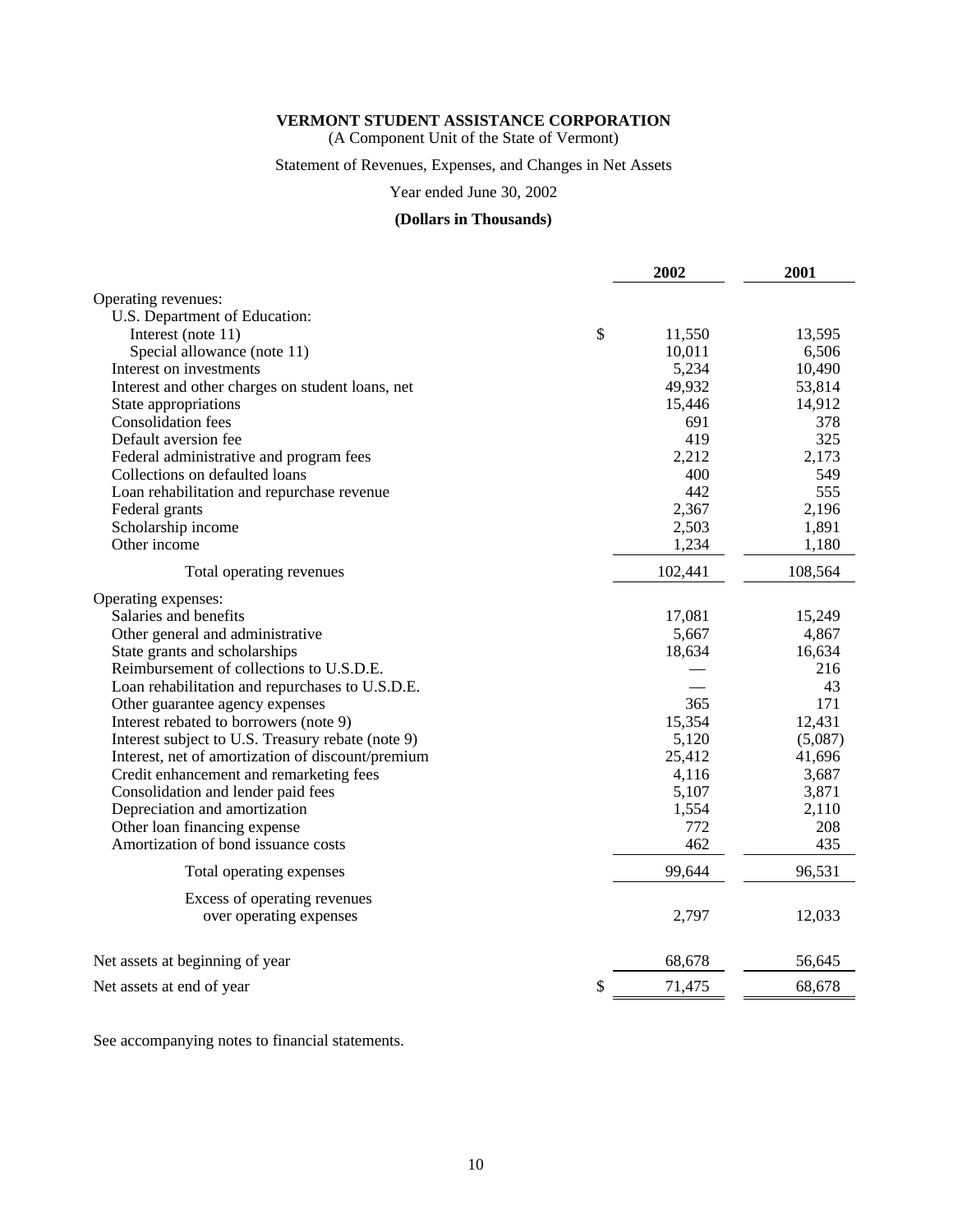(A Component Unit of the State of Vermont)

Statement of Cash Flows

Year ended June 30, 2002

### **(Dollars in Thousands)**

| Cash flows from operating activities:                     |            |
|-----------------------------------------------------------|------------|
| \$<br>Cash received from customers                        | 236,042    |
| Cash paid to suppliers for goods and services             | (75,710)   |
| Loans made                                                | (323, 864) |
| Cash paid to employees for services                       | (17,080)   |
| Interest received                                         | 51,130     |
| Vermont State appropriation received                      | 15,446     |
| Net cash used in operating activities                     | (114, 036) |
| Cash flows from noncapital financing activities:          |            |
| Proceeds from sale of notes/bonds payable                 | 25,380     |
| Payments on notes/bonds                                   | (25,380)   |
| Net cash provided by financing activities                 |            |
| Cash flows from capital and related financing activities: |            |
| Acquisition and construction of fixed assets              | (1,127)    |
| Net cash used in capital and related                      |            |
| financing activities                                      | (1,127)    |
| Cash flows from investing activities:                     |            |
| Interest received on investments                          | 5,393      |
| Redemption of investments, net                            | (3,529)    |
|                                                           |            |
| Net cash provided by investing activities                 | 1,864      |
| Net decrease in cash and cash equivalents                 | (113,299)  |
| Cash and cash equivalents at June 30, 2001                | 256,840    |
| \$<br>Cash and cash equivalents at June 30, 2002          | 143,541    |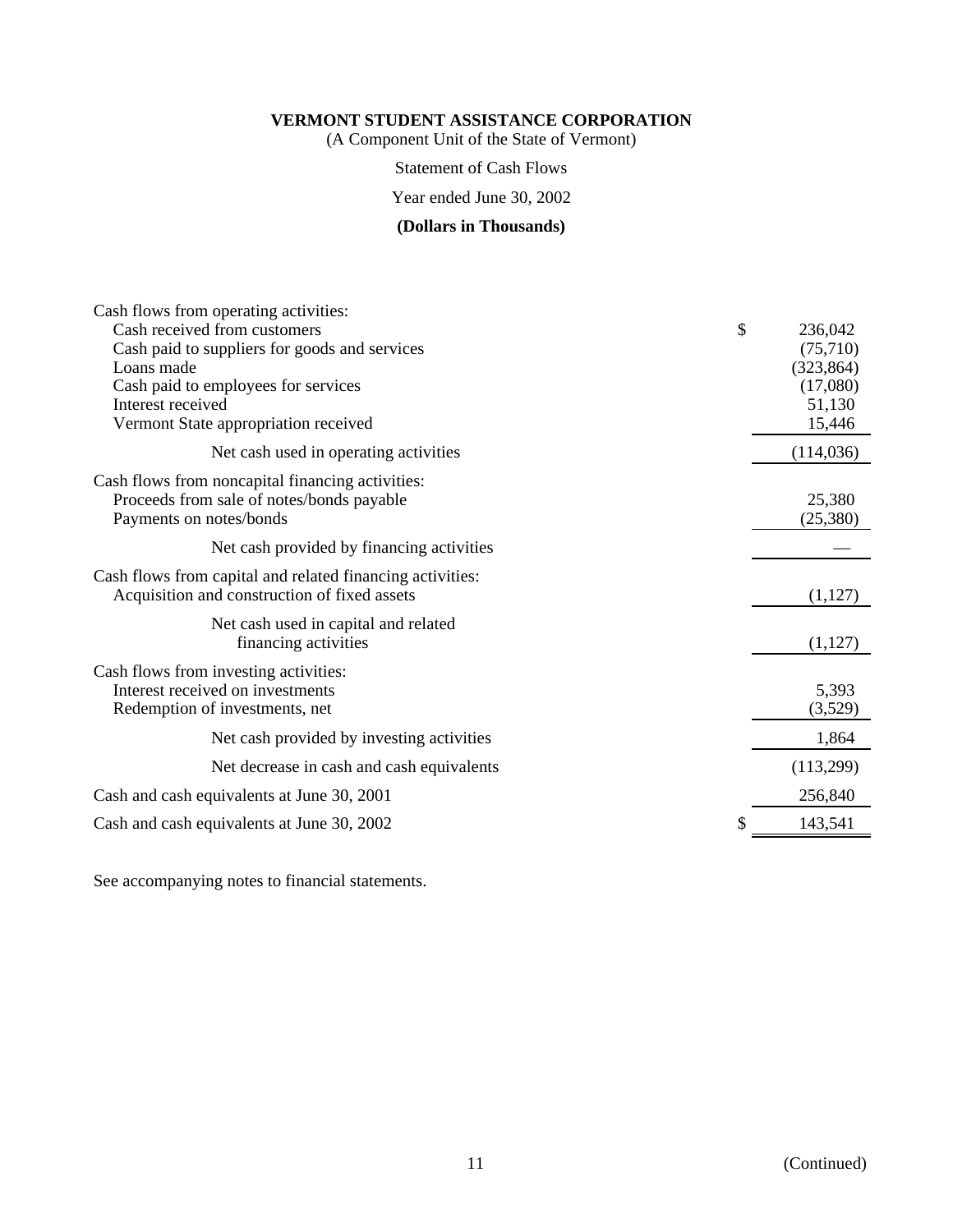(A Component Unit of the State of Vermont)

Statement of Cash Flows

Year ended June 30, 2002

# **(Dollars in Thousands)**

| Reconciliation of operating income to net cash by     |                  |
|-------------------------------------------------------|------------------|
| operating activities:                                 |                  |
| Excess of operating revenues over operating expenses  | \$<br>2,797      |
| Adjustments to reconcile excess of operating revenues |                  |
| over operating expenses to net cash used in           |                  |
| operating activities:                                 |                  |
| Depreciation                                          | 1,554            |
| Amortization of bond issue costs                      | 462              |
| Amortization of bond discount/premium                 | (129)            |
| Investment interest received                          | (5,393)          |
| Changes in assets and liabilities:                    |                  |
| Decrease in investment interest receivable            | 159              |
| Increase in student loans receivable                  | (118,057)        |
| Decrease in student loan interest and                 |                  |
| special allowance receivables                         | 445              |
| Increase in federal administrative and program fees   | (12)             |
| Increase in grants and other receivables              | (121)            |
| Increase in deferred bond issuance costs              | (64)             |
| Increase in other assets                              | (58)             |
| Increase in accounts payable and other liabilities    | 358              |
| Increase in grants and scholarships payable           | 1,018            |
| Decrease in accrued interest on bonds payable         | (873)            |
| Increase in U.S. Treasury rebates payable             | 3,822            |
| Increase in due to U.S. Department of Education       | 56               |
| Total adjustments                                     | (116, 833)       |
| Net cash used in operating activities                 | \$<br>(114, 036) |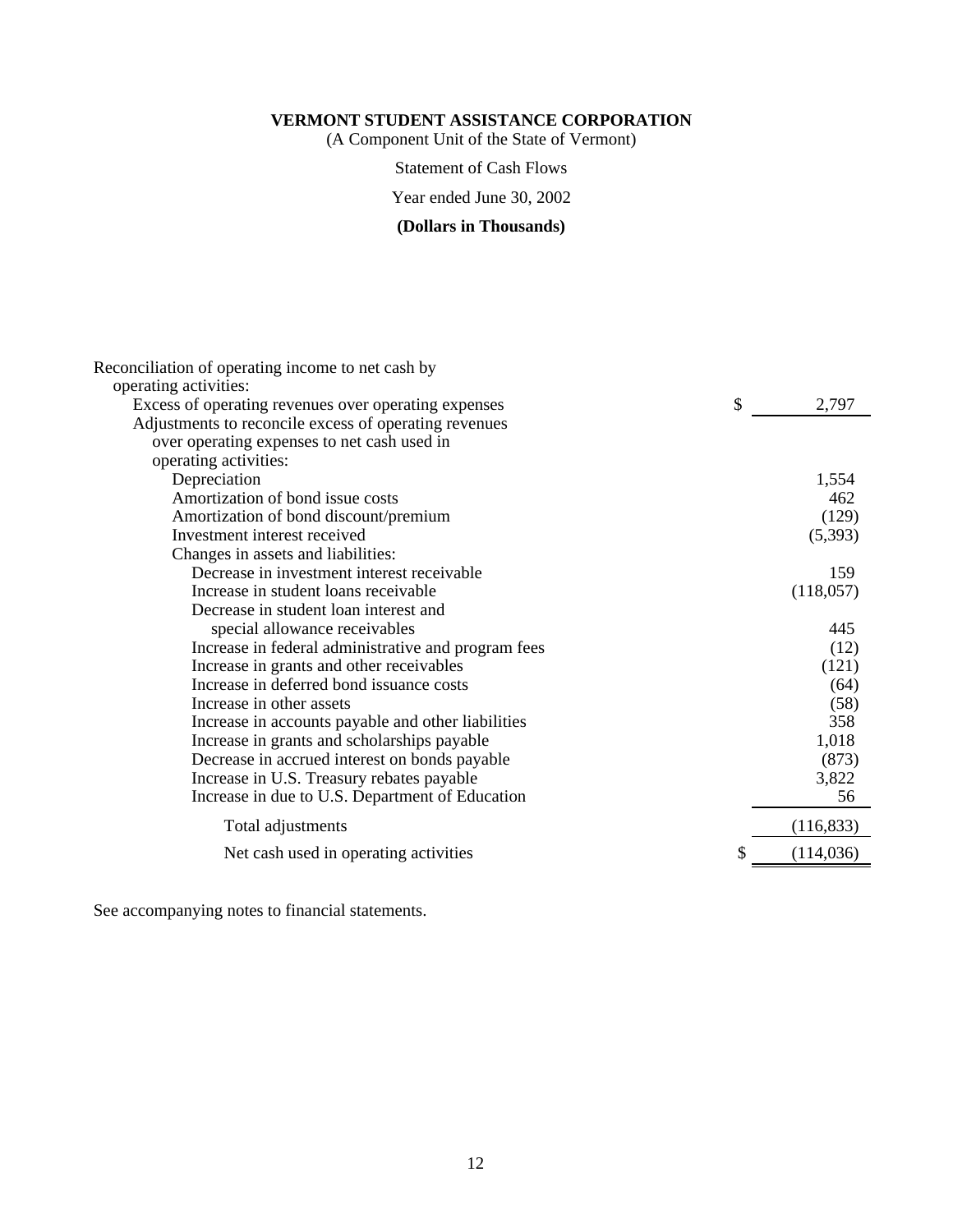(A Component Unit of the State of Vermont)

Notes to Financial Statements

June 30, 2002

(Dollars in thousands)

### **(1) Authorizing Legislation**

The Vermont Student Assistance Corporation (VSAC) was created as a public nonprofit corporation by an act of the General Assembly of the State of Vermont in accordance with the provisions of the Higher Education Act of 1965, as amended (the Act). The purpose of VSAC is to provide opportunities for Vermont residents to pursue post-secondary education by awarding grants and guaranteeing, making, financing, and servicing loans to students. VSAC also administers scholarships, student employment programs, and outreach services to students seeking post-secondary education. In addition, VSAC manages the Vermont Higher Education Investment Plan.

Pursuant to Vermont statutes, VSAC is responsible for the administration of the Loan Finance Program. Under this program, VSAC originates, purchases, services, and consolidates education loans. The loans are financed through the issuance of limited obligation bonds and are guaranteed by VSAC as a guarantor and/or reinsured by the U.S. Department of Education through the Federal Family Education Loan (FFEL) Program. The bonds outstanding are payable primarily from interest and principal repayments on the financed loans as specified in the underlying resolutions authorizing the sale of the bonds. The bonds are not a general obligation of VSAC or an obligation of the State of Vermont or any of its political subdivisions.

As required by generally accepted accounting principles, VSAC is considered a component unit of the State of Vermont and is included as part of the State's financial reporting entity. VSAC's relationship with the State primarily consists of an annual appropriation designated for grant aid to Vermont students.

The Vermont Student Development Fund, Inc. (the Fund), a nonprofit 501(c)(3) corporation, was established in November of 2000. The primary purpose of the Fund is to receive, hold, and manage securities, cash, or other property whether real, personal, or mixed, acquired by bequest, devise, gift, purchase, or loan. These assets are used primarily for scholarships and other financial assistance to benefit qualified individuals seeking a post secondary education. The Fund provides a financial benefit to VSAC, and its board of directors is the same as the VSAC board of directors, therefore, it is considered a blended component unit of VSAC and is included in the financial statements.

### **(2) Summary of Significant Accounting Policies**

#### *(a) Basis of Accounting*

VSAC follows the economic resources measurement focus and the accrual basis of accounting whereby revenues are recorded when earned and expenses are recorded when obligation for payment is incurred.

In accordance with generally accepted accounting principles, VSAC applies all applicable Governmental Accounting Standards Board (GASB) pronouncements as well as all Financial Accounting Standards Board (FASB) pronouncements issued on or before November 30, 1989 to the extent these pronouncements do not conflict with GASB pronouncements.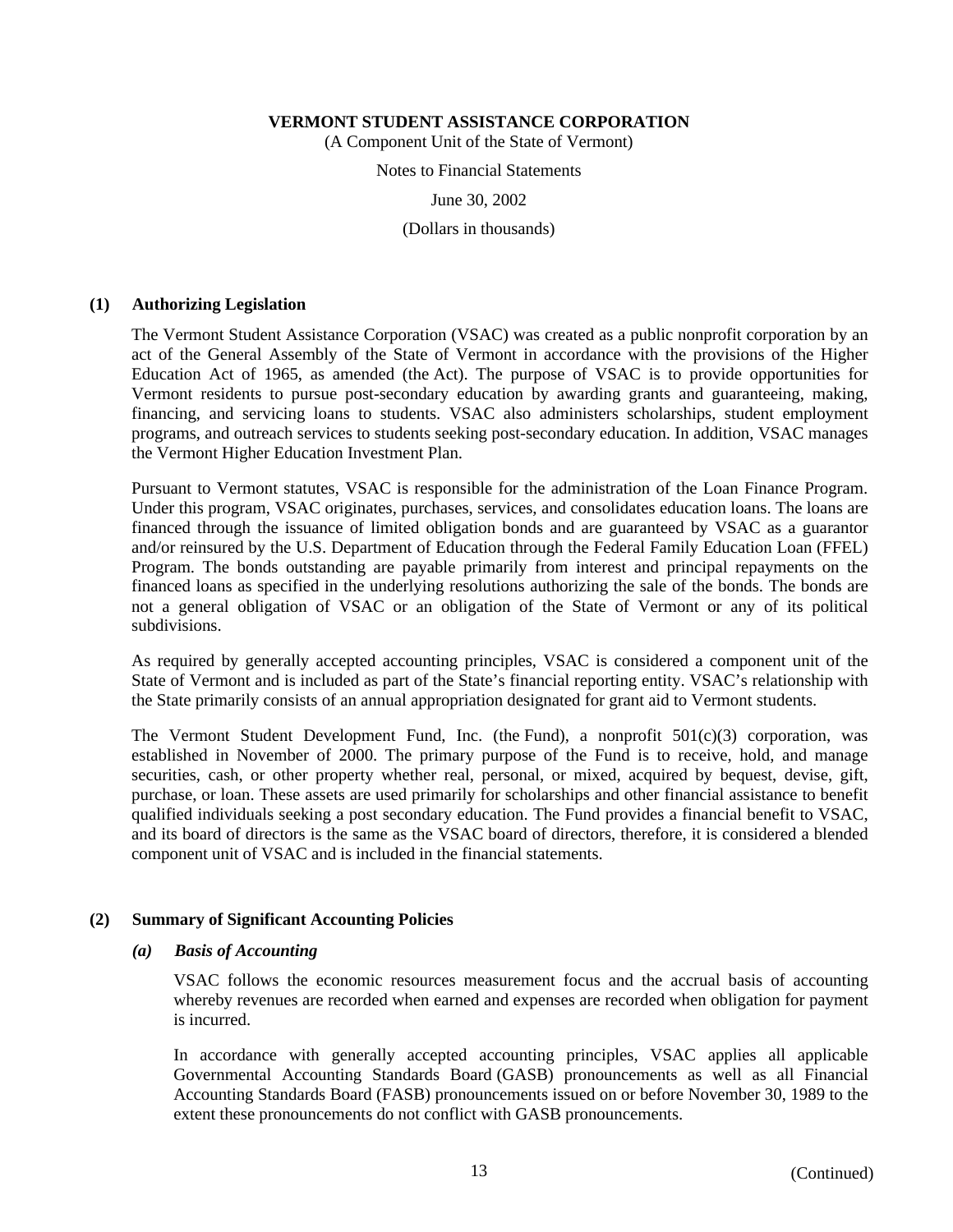(A Component Unit of the State of Vermont)

Notes to Financial Statements

June 30, 2002

(Dollars in thousands)

#### *(b) Changes in Accounting and New Accounting Pronouncements*

During 2002, VSAC adopted GASB Statement No. 34, *Basic Financial Statements and Management's Discussion and Analysis for State and Local Governments*, as amended by GASB Statements No. 37 and No. 38. Statement No. 38, modifies, establishes and rescinds certain financial statement disclosure requirements.

GASB Statement No. 34 establishes standards for external financial reporting for governmental entities and requires that resources be classified for accounting and reporting purposes into the following three net asset categories:

- **n Invested in Capital Assets, net of related debt**: Capital assets, net of accumulated depreciation and outstanding principal balances of debt attributable to the acquisition, construction or improvement of those assets.
- n **Restricted**:

**Nonexpendable –** Net assets subject to externally imposed stipulations that they be maintained in perpetuity.

**Expendable –** Net assets whose use by VSAC is subject to externally imposed stipulations that can be fulfilled by actions of VSAC to meet those stipulations or that expire through the passage of time.

**n Unrestricted**: Net assets that are not subject to externally imposed stipulations. Unrestricted net assets may be designated for specific purposes by action of management or the Board of Directors or may otherwise be limited by contractual agreements with outside parties.

VSAC reports as a Business Type Activity, as defined by GASB Statement No. 34. Business Type Activities are those that are financed in whole or in part by fees charged to external parties for goods or services. GASB Statement No. 34 requires three statements for Business Type Activities: a Statement of Net Assets, a Statement of Revenues, Expenses, and Changes in Net Assets, and a Statement of Cash Flows. The implementation of these GASB statements did not result in a restatement of beginning net assets.

The most significant changes resulting from the implementation of these standards were; consolidating multiple fund columns to show a single column presentation, presenting a classified Statement of Net Assets, and the addition of Management's Discussion and Analysis (MD&A) preceding the required financial statements.

#### *(c) Operating Revenue and Expenses*

Operating revenue include interest earned on student loans and investments, fees received from providing services, and grant and scholarship revenue. Operating expenses include interest on bonds, the costs of providing services and operating all programs, and grant and scholarship awards.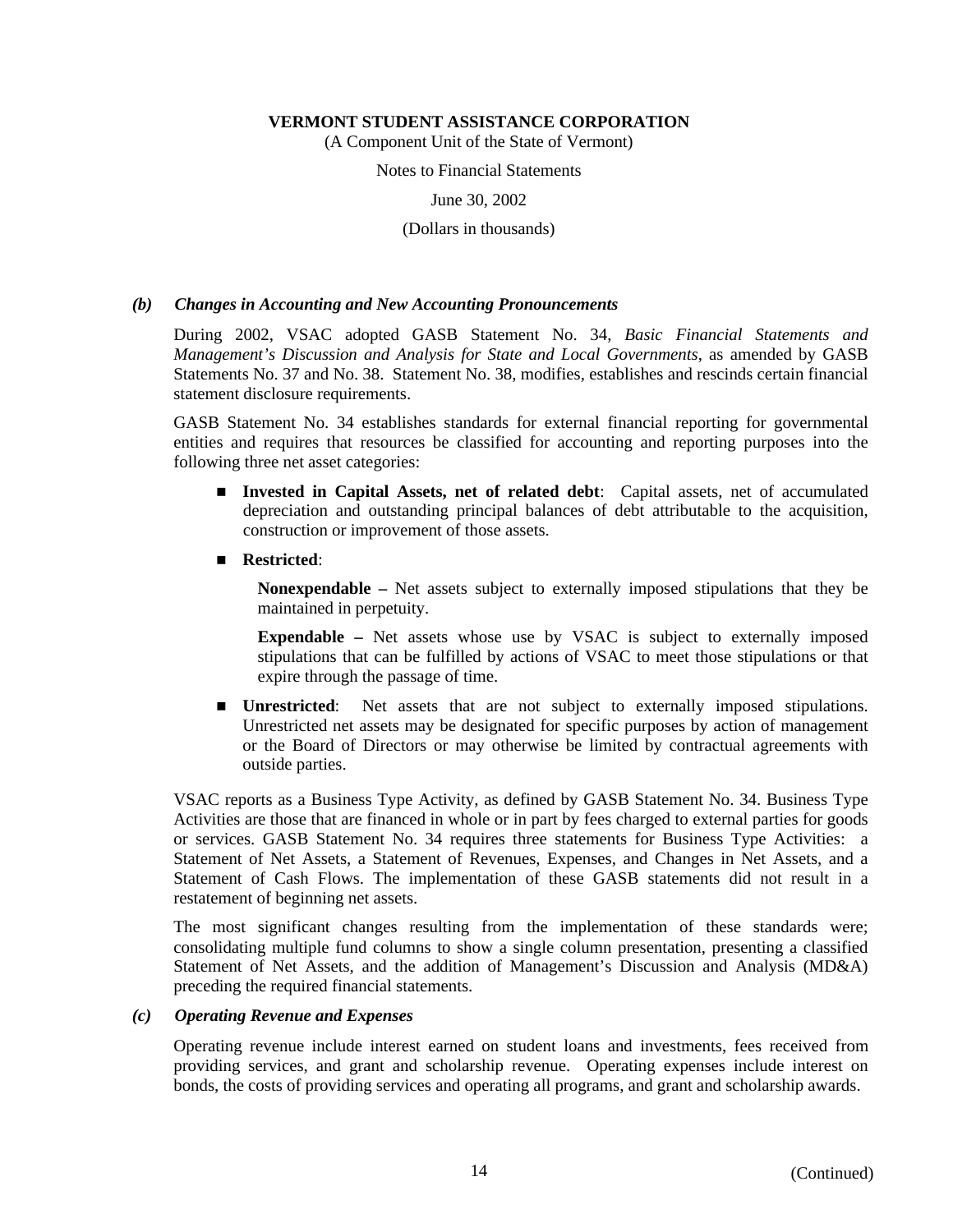(A Component Unit of the State of Vermont)

Notes to Financial Statements

June 30, 2002

(Dollars in thousands)

#### *(d) Capital Assets*

Capital assets are stated at historical cost. Depreciation of property and equipment is calculated using the straight-line method over the estimated useful lives of the assets. Leasehold improvements are amortized using the straight-line method over the shorter of the lease term or estimated useful life of the asset.

#### *(e) Cash, Cash Equivalents, and Investments*

VSAC considers all highly liquid investments with original maturities of three months or less to be cash equivalents. Investments are comprised of short-term investments other than cash equivalents with original maturities of one year or less, and long-term investments with original maturities in excess of one year. Cash equivalents and investments are carried at fair value which approximates cost.

#### *(f) Costs of Bond Issuances*

Costs of bond issuances, which are comprised of underwriters' discount, legal fees, and other related financing costs, are deferred and amortized over the lives of the respective bond issues using the straight-line method.

#### *(g) Amortization of Bond Premiums and Discounts*

Bond premiums and discounts are amortized using the interest method over the life of the bonds.

#### *(h) Compensated Absences*

Employees may accumulate, subject to certain limitations, unused vacation earned and, upon retirement, termination, or death, may be compensated for certain amounts at their then current rates of pay. The amount of vacation recognized as expense is the amount earned.

#### *(i) Income Tax Status*

VSAC is exempt from Federal and state income taxes under Section 115 of the Internal Revenue Code.

#### *(j) Use of Estimates in Financial Statement Preparation*

Management has made certain estimates and assumptions relating to the reporting of assets and liabilities and the disclosure of contingent assets and liabilities to prepare these financial statements in conformity with accounting principles generally accepted in the United States of America. Actual results could differ from those estimates.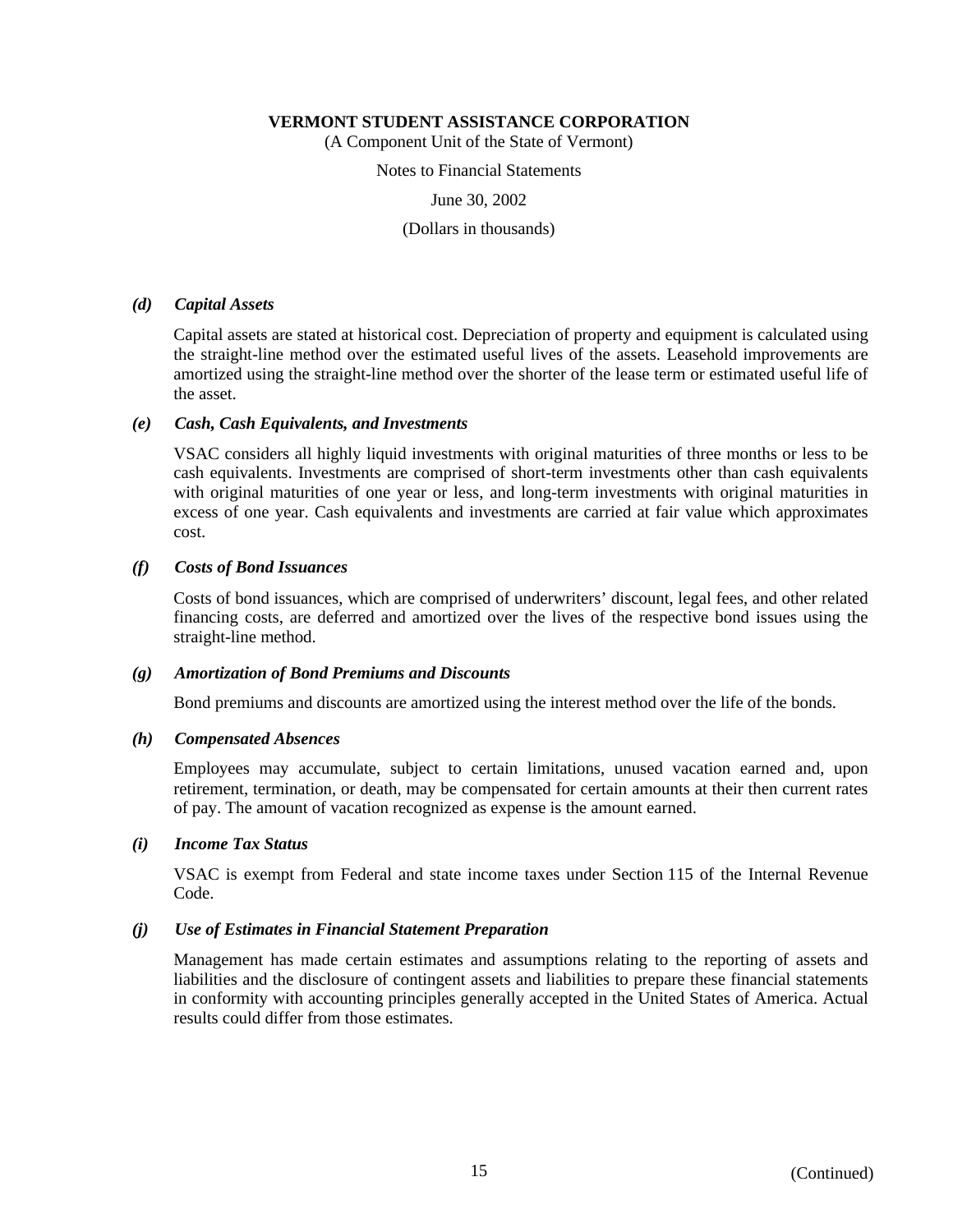(A Component Unit of the State of Vermont)

Notes to Financial Statements

June 30, 2002

(Dollars in thousands)

#### **(3) Cash, Cash Equivalents, and Investments**

VSAC's deposit and investment policy complies with the underlying bond resolution requirements. In accordance with those bond resolutions, all deposits and investments meet the requirements and approval of the letter of credit and bond insurance providers. Additionally, such requirements mandate specific classes of investment vehicles including: bank time deposits; certificates of deposit; direct obligations of the United States of America, unconditionally guaranteed by the United States of America; indebtedness issued by certain Federal agencies; collateralized repurchase agreements secured by obligations of the United States of America with collateral held by or at the direction of the trustee; guaranteed investment contracts with banks or bank holding companies; commercial paper and open ended investment funds.

Cash and cash equivalents and investments are summarized based on the level of credit risk. Credit risk is classified as follows:

| Category 1 | Fully insured or collateralized with securities held by VSAC or an agent in VSAC's name.    |
|------------|---------------------------------------------------------------------------------------------|
| Category 2 | Collateralized with securities held by VSAC's trust corporation or an agent in VSAC's name. |
| Category 3 | Uncollateralized.                                                                           |

|                                 | <b>Book balance</b> | <b>Bank balance</b> |
|---------------------------------|---------------------|---------------------|
| Cash and cash equivalents:      |                     |                     |
| Category 1                      | \$<br>129           | 102                 |
| Category 2                      | 143,412             | 143,943             |
| Category 3                      |                     |                     |
| Total cash and cash equivalents | \$<br>143,541       | 144,045             |
|                                 |                     |                     |
| Investments:                    |                     |                     |
| Category 1                      | \$                  |                     |
| Category 2                      | 23,892              | 23,892              |
| Category 3                      | 95                  | 95                  |
| Total investments               | \$<br>23,987        | 23,987              |

#### **(4) Student Loans Receivable**

Student loans with annual interest rates ranging from 3.2% to 12.0% are insured by the U.S. Department of Education and U.S. Department of Health and Human Services. There is an allowance for loan losses of \$604 as of June 30, 2002.

Student loans are classified as being in "interim" status during the period from the date the loan is made until a student is out of school either for six or nine months. Subsequent to this period, student loans are classified as being in "repayment" status. "Deferral" status is a period during the life of the loan when repayment is suspended for authorized purposes.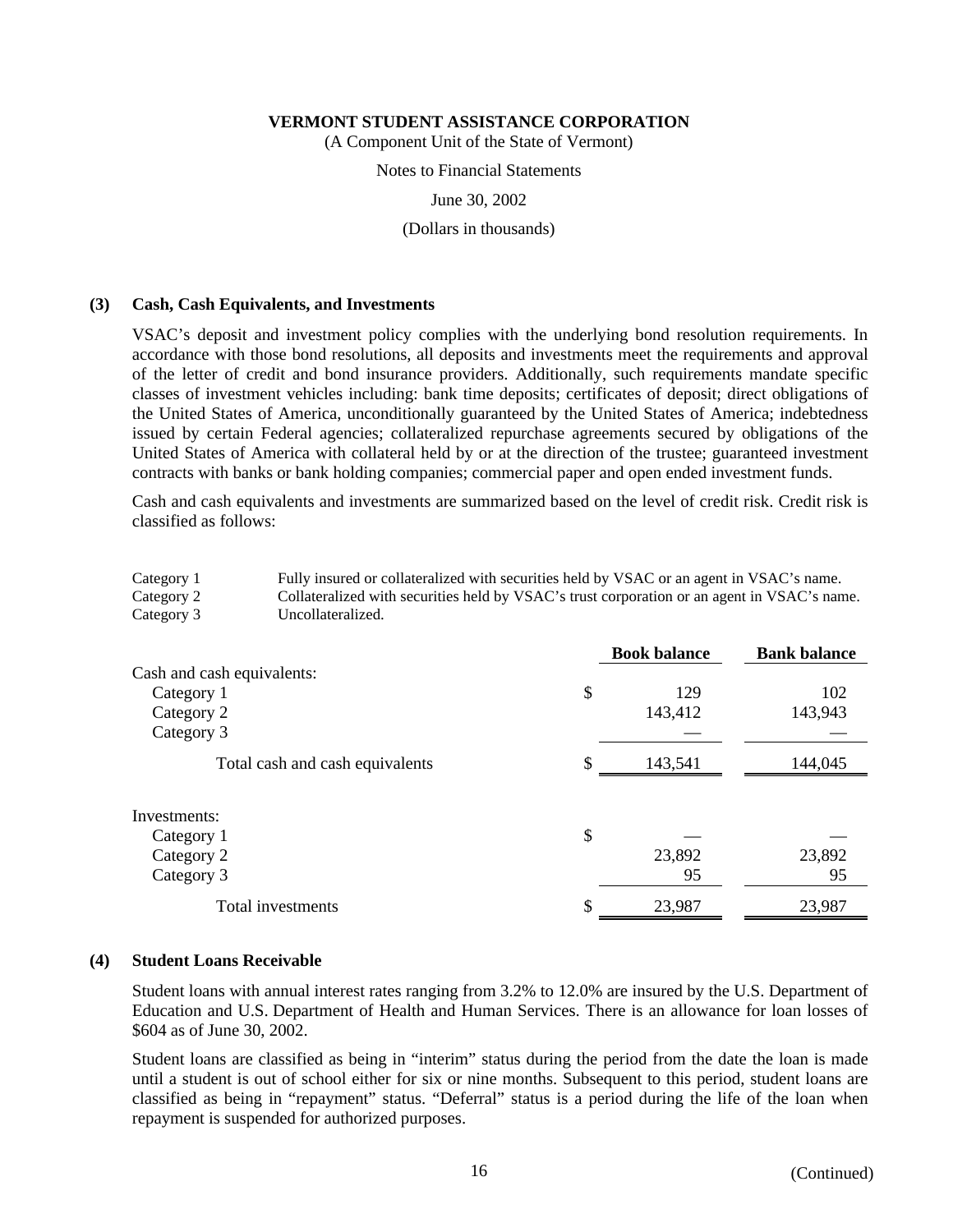(A Component Unit of the State of Vermont)

Notes to Financial Statements

June 30, 2002

(Dollars in thousands)

Student loans receivable as of June 30, 2002 are summarized as follows:

| Status:                                          |    |         |
|--------------------------------------------------|----|---------|
| Interim status                                   | \$ | 224,140 |
| Deferral status                                  |    | 171,958 |
| Repayment status                                 |    | 591,614 |
| Less allowance for loan losses                   |    | (604)   |
| Total student loans receivable                   |    | 987,108 |
| Less: Total non-current student loans receivable |    | 905,967 |
| Total current student loans receivable           | \$ | 81,141  |
| Guarantee type:                                  |    |         |
| Department of Education                          | \$ | 932,972 |
| Department of Health and Human Services          |    | 20,621  |
| Other                                            |    | 34,119  |
| Less allowance for loan losses                   |    | (604)   |
|                                                  |    | 987,108 |
| Less: Total non-current student loans receivable |    | 905,967 |
| Total student loans receivable                   | S  | 81,141  |

#### **(5) Federal Loan Reserve Fund**

Under the Higher Education Amendments of 1998 all liquid and nonliquid assets related to the FFEL program guaranty functions were transferred to the Federal Loan Reserve Fund (Federal Fund) on October 1, 1998. The Federal Reserve Fund is administered by VSAC on behalf of the Department of Education and is the property of the Federal government. VSAC also established the Guarantee Agency Operating Fund on October 1, 1998 in accordance with the Higher Education Amendments of 1998. The Federal reserve funds administered by VSAC on behalf of the Department of Education as of June 30, 2002 and the changes in Federal reserve funds held for the year then ended are presented for information purposes.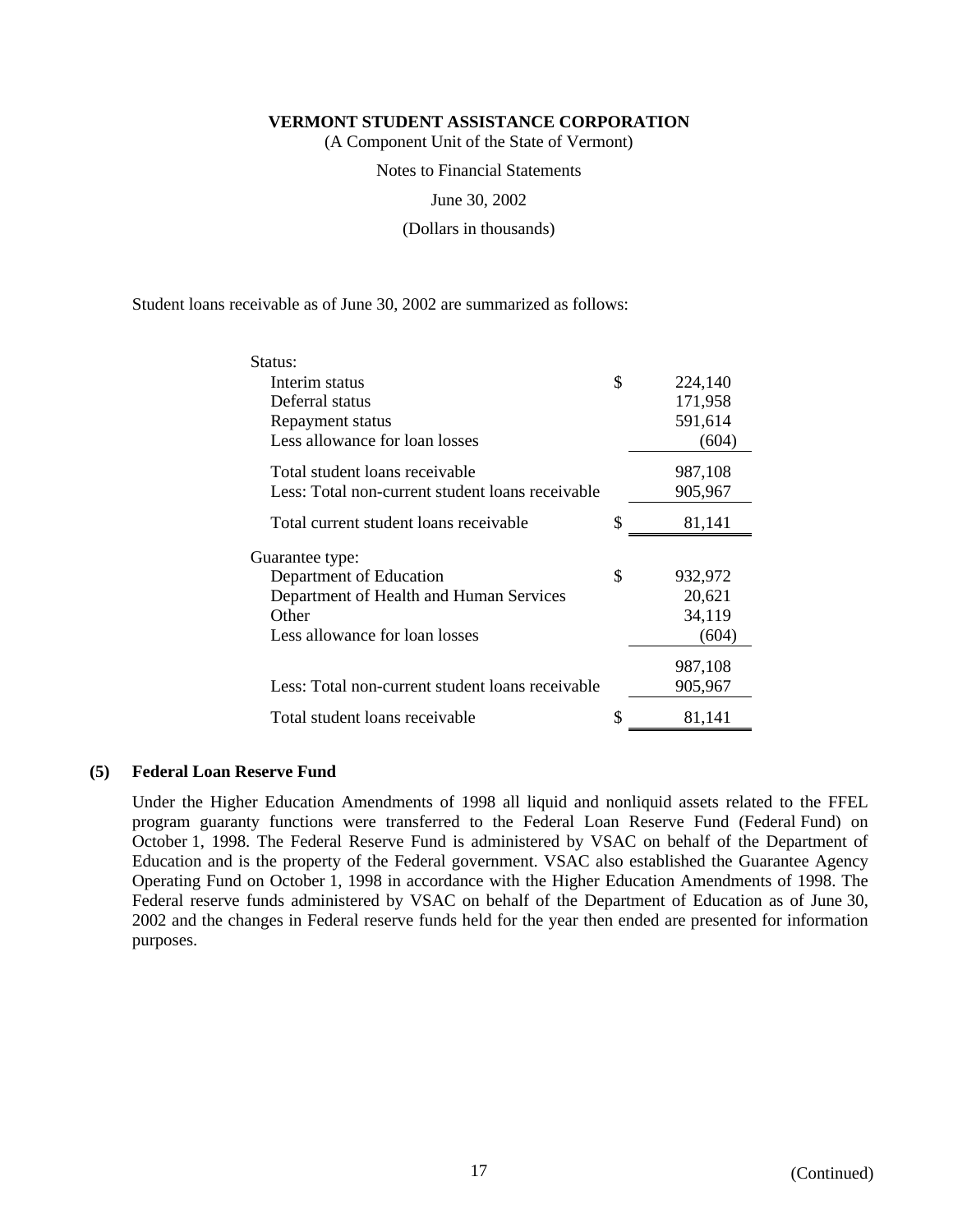(A Component Unit of the State of Vermont)

Notes to Financial Statements

June 30, 2002

(Dollars in thousands)

Federal reserve funds held for the U.S. Department of Education at June 30, 2002 are as follows:

| Assets:                                                     |   |        |
|-------------------------------------------------------------|---|--------|
| Cash                                                        | S | 8.834  |
| Receivable from U.S. Department of Education                |   | 1,704  |
| Interest income receivable                                  |   | 13     |
| <b>Operational</b> assets                                   |   | 31     |
| Total assets                                                | S | 10,582 |
| Liabilities:                                                |   |        |
| Payable to U.S. Department of Education                     |   | 346    |
| Federal advances                                            |   | 538    |
| Return of reserves due to U.S. Department of Education      |   | 2,146  |
| <b>Operational liabilities</b>                              |   | 50     |
| Federal reserve funds held for U.S. Department of Education |   | 7,502  |
| <b>Total liabilities</b>                                    |   | 10,582 |

Changes in Federal reserve funds held for U.S. Department of Education as of June 30, 2002 are as follows:

| Additions:                                        |              |
|---------------------------------------------------|--------------|
| Reimbursement from ED on default loan purchases   | \$<br>10,185 |
| Default loan collections                          | 22           |
| Loan administrative fees                          | 1,632        |
| Investment income                                 | 187          |
| Total additions                                   | 12,026       |
| Deductions:                                       |              |
| Purchases of default loans from lenders           | (10, 375)    |
| Default aversion fee                              | (432)        |
| Other expenses                                    | (89)         |
| Total deductions                                  | (10, 896)    |
|                                                   | 1,130        |
| Federal reserve funds held at beginning of period | 6,372        |
| Federal reserve funds held at end of period       | \$<br>7,502  |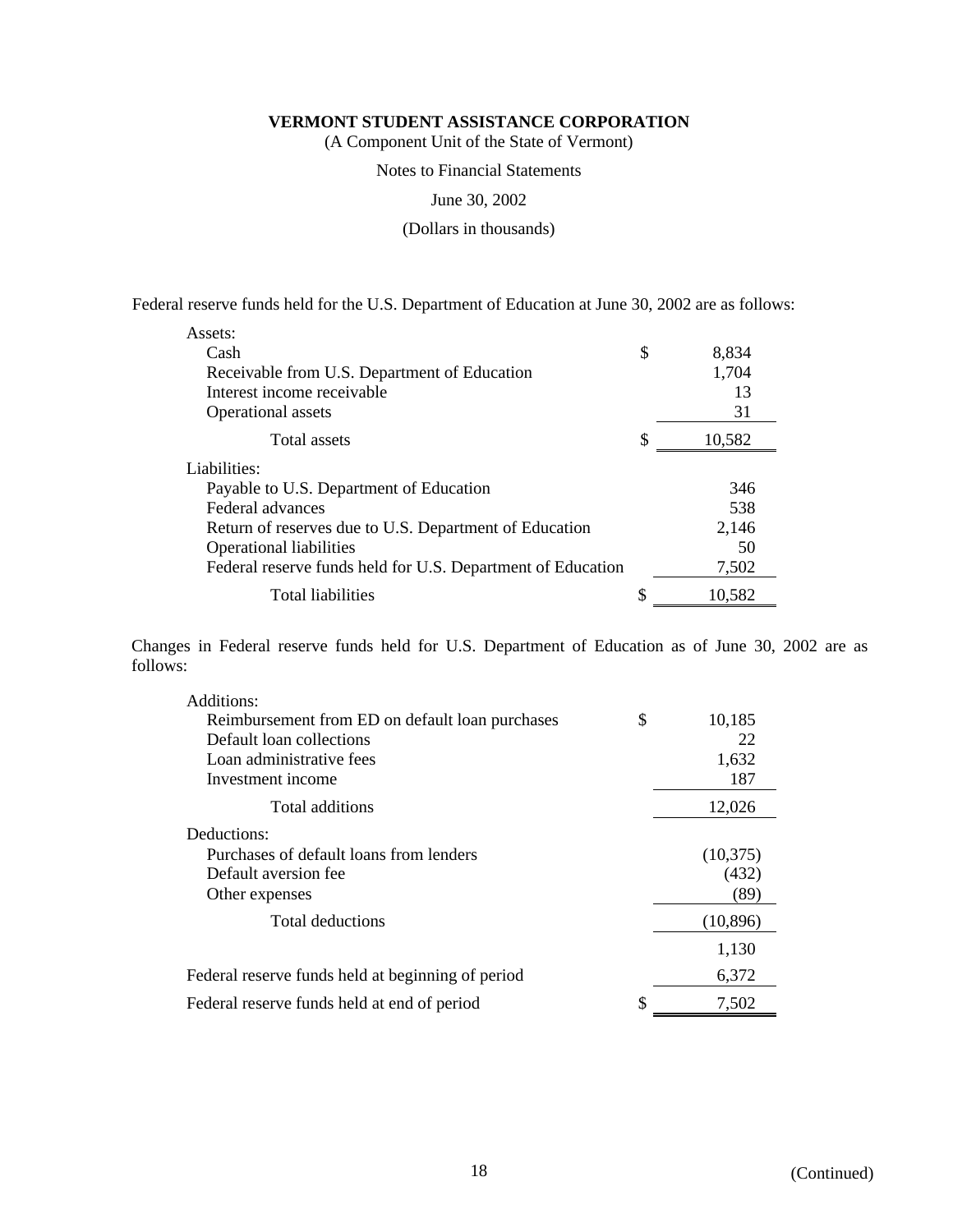(A Component Unit of the State of Vermont)

Notes to Financial Statements

June 30, 2002

(Dollars in thousands)

To provide security and liquidity against potential defaults, VSAC is required to maintain reserves as specified by Title 16, Vermont Statutes Annotated §2864, Section 422 of Act 20 United States Code 1072, and under various agreements with the bond liquidity and credit enhancement institutions. The Higher Education Amendments of 1998 require VSAC to maintain reserves equal to 0.25% of loan guaranteed. During 2002, VSAC maintained sufficient reserves to fully comply with these requirements.

#### **(6) Assets held for Vermont Higher Education Investment Plan**

The Vermont Higher Education Investment Plan (VHEIP) was established by the Vermont Legislature in April 1998. VHEIP encourages Vermont residents to save for college or other post-secondary education through tax favorable investments. There are two plans available: the Managed Allocation Option, and the Interest Income Option. The Managed Allocation Option is managed by TFI. TFI is part of TIAA-CREF, a New York-based financial services organization. Funds in the Managed Allocation Option are directed into special investment portfolios based on the age of the beneficiary. Investments in this option are not guaranteed. The Interest Income Option is managed by VSAC. Funds in the Interest Income Option are invested in an interest-bearing note to VSAC, which is expected to return at least the 91-day U.S. Treasury Bill rate. VSAC uses the note to make federally guaranteed education loans. The assets administered by VSAC on behalf of others in VHEIP as of June 30, 2002 and the changes in assets held for the year then ended are presented for information purposes.

Assets held for the Vermont Higher Education Investment Plan at June 30, 2002 are as follows:

| Assets:                                                   |              |
|-----------------------------------------------------------|--------------|
| Cash                                                      | \$<br>181    |
| Student loan receivable and accrued student loan interest | 1,090        |
| Investment interest receivable                            | 27           |
| Investments                                               | 10,729       |
| Operational assets                                        | 57           |
| Total assets                                              | \$<br>12,084 |
| Liabilities:                                              |              |
| <b>Operational liabilities</b>                            | 50           |
| Note payable                                              | 1,219        |
| Amounts held on behalf of investors                       | 10,815       |
| <b>Total liabilities</b>                                  | \$<br>12,084 |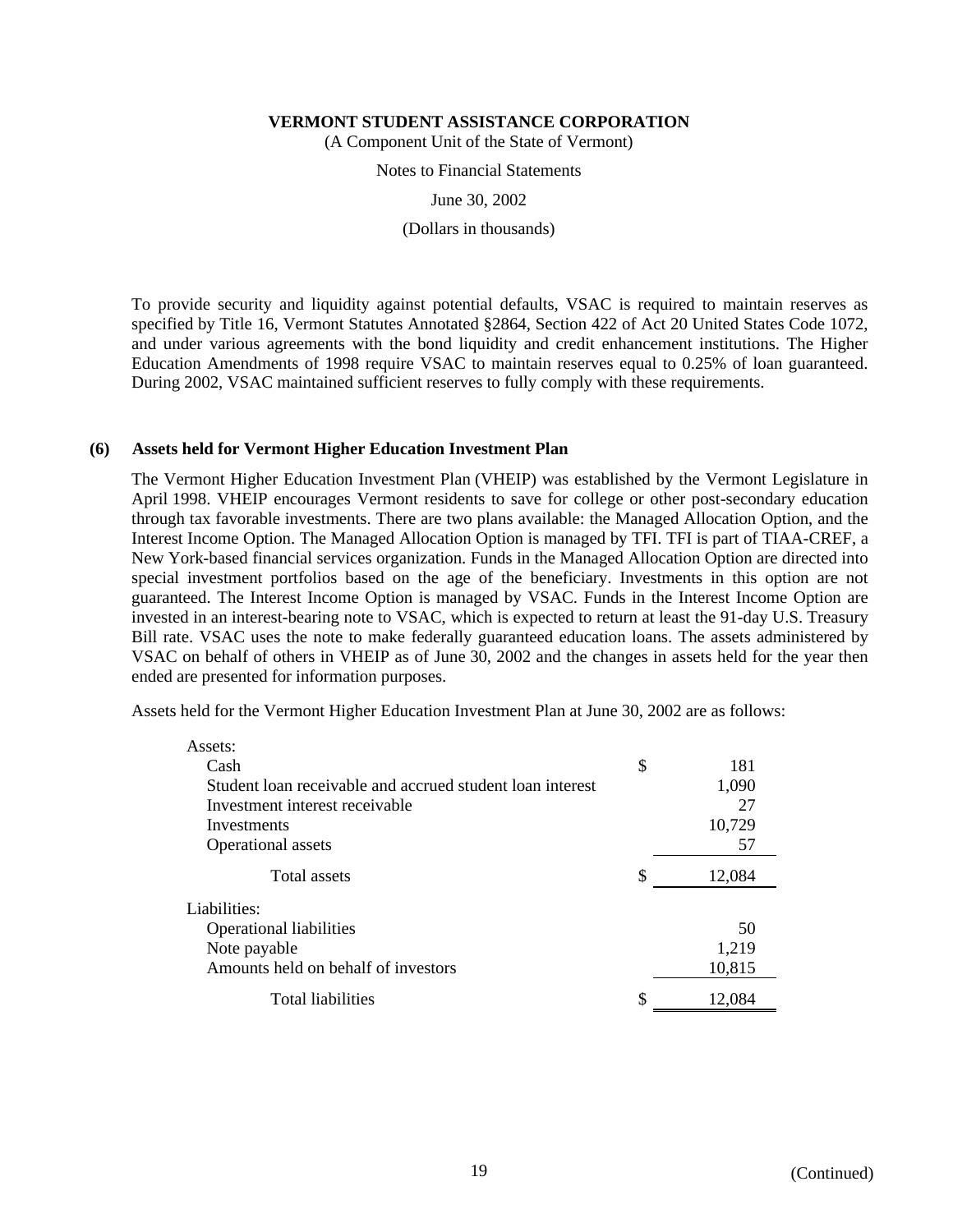(A Component Unit of the State of Vermont)

#### Notes to Financial Statements

June 30, 2002

(Dollars in thousands)

Changes in amounts held for the Vermont Higher Education Investment Plan as of June 30, 2002 are as follows:

| Additions:                                             |           |
|--------------------------------------------------------|-----------|
| Investment income                                      | \$<br>223 |
| Student loan interest income                           | 51        |
| Net realized loss on investments                       | (275)     |
| Net change in unrealized depreciation of investments   | (675)     |
| Net participant subscriptions                          | 7,149     |
| Total additions                                        | 6,473     |
| Deductions:                                            |           |
| <b>Operational expenses</b>                            | (7        |
| <b>Total deductions</b>                                | (7)       |
|                                                        | 6,466     |
| Assets held on behalf of others at beginning of period | 4,349     |
| Assets held on behalf of other at end of period        | 10,815    |

#### **(7) Capital Assets**

A summary of capital assets at June 30, 2002 is as follows (in thousands):

|                               | <b>Estimated</b><br>lives |   | <b>Beginning</b><br>balance | <b>Additions</b> | <b>Ending</b><br>balance |
|-------------------------------|---------------------------|---|-----------------------------|------------------|--------------------------|
| Furniture and equipment       | 3-5 years                 | S | 3,928                       | 716              | 4,644                    |
| Leasehold improvements        | 5 years                   |   | 939                         | 276              | 1,215                    |
| Software                      | 3-5 years                 |   | 4,285                       | 135              | 4,420                    |
|                               |                           |   | 9,152                       | 1,127            | 10,279                   |
| Less accumulated depreciation |                           |   | 5,935                       | 1,554            | 7,489                    |
| Net property and equipment    |                           | S | 3,217                       | (427             | 2,790                    |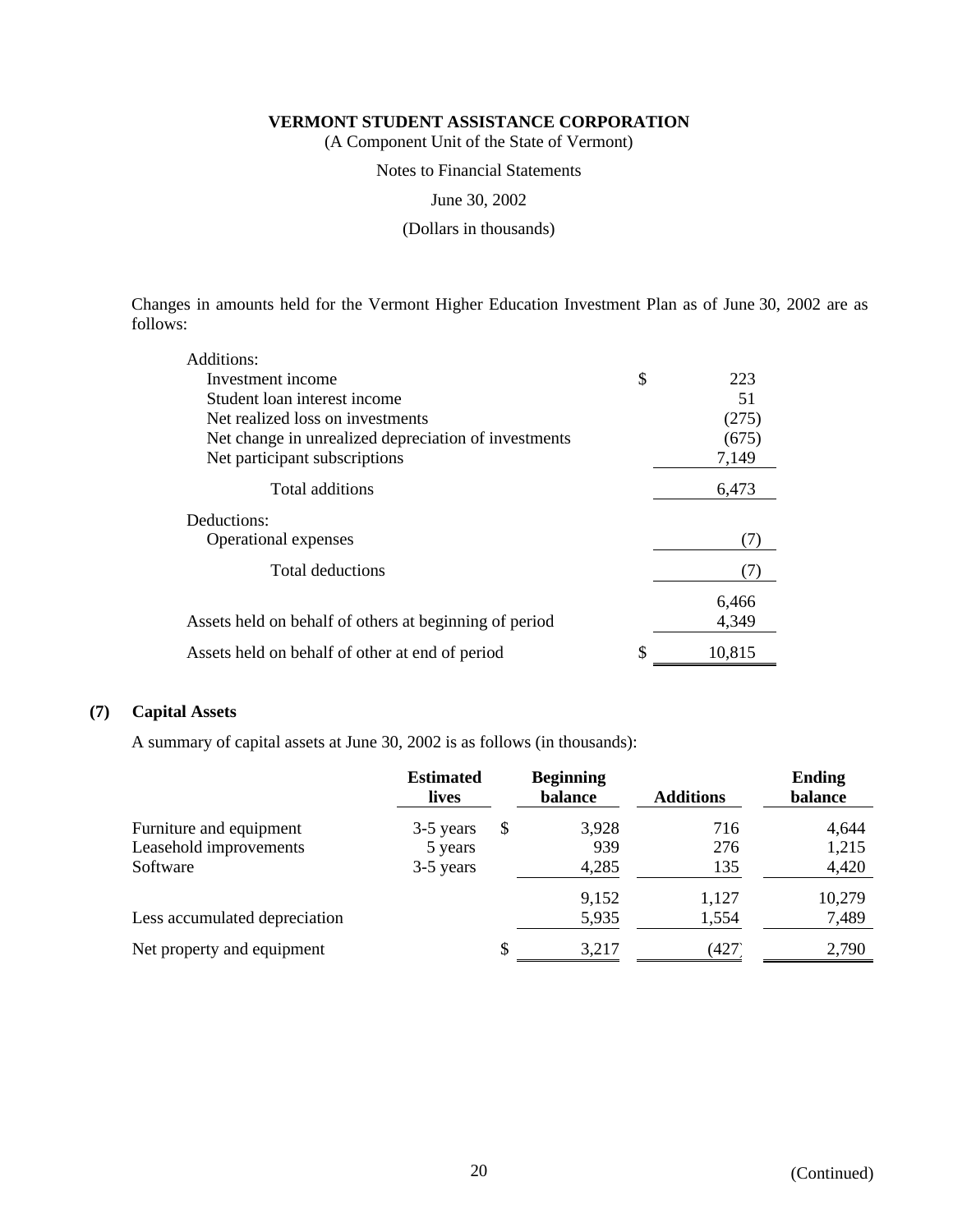(A Component Unit of the State of Vermont)

Notes to Financial Statements

June 30, 2002

(Dollars in thousands)

### **(8) Bonds and Notes Payable – Loan Finance Fund**

VSAC has issued the following bonds and notes outstanding at June 30, 2002, which were issued to finance student loans:

|                                                                                                                                                                                                                                                                                                                                                                                                                                                                                                                                                                              | <b>Beginning</b><br>balance | <b>Additions/</b><br>(reductions) | <b>Ending</b><br>balance |
|------------------------------------------------------------------------------------------------------------------------------------------------------------------------------------------------------------------------------------------------------------------------------------------------------------------------------------------------------------------------------------------------------------------------------------------------------------------------------------------------------------------------------------------------------------------------------|-----------------------------|-----------------------------------|--------------------------|
| Bonds payable:<br>1985 Series A, dated December 27, 1985;<br>comprised of floating rate monthly demand<br>bonds that mature in increments through<br>January 2008; interest is payable monthly at<br>variable rates which ranged from 1.45% to<br>2.85% in 2002. The current portion of the<br>total outstanding balance is \$0.                                                                                                                                                                                                                                             | \$<br>44,900                | (4,000)                           | 40,900                   |
| 1992 Series A-2 and A-3, dated June 15, 1992;<br>comprised of serial and auction variable rate<br>bonds maturing in increments between<br>June 15, 1999 and December 15, 2005;<br>interest on Series A-2 is paid every 35 days at<br>rates which ranged from 1.3% to 2.68%<br>during 2002; interest on Series A-3 bonds is<br>paid semi-annually at fixed rates ranging from<br>5.8% to 6.5%. The face amount of the bonds<br>payable is \$48,270 and \$20 of unamortized<br>discount has been netted against the liability.<br>The current portion of the total outstanding |                             |                                   |                          |
| balance is \$8,605.                                                                                                                                                                                                                                                                                                                                                                                                                                                                                                                                                          | 56,890                      | (8,620)                           | 48,270                   |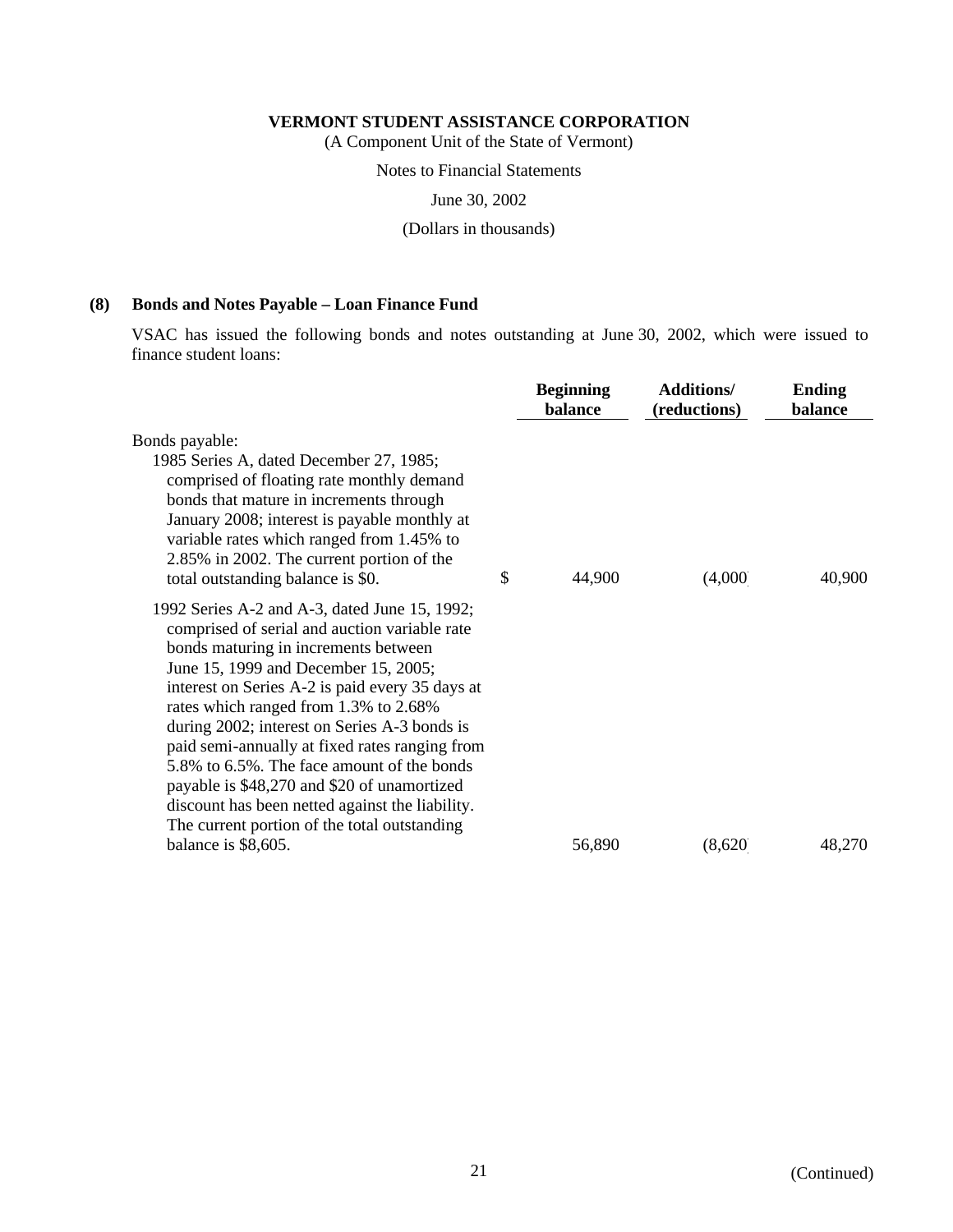(A Component Unit of the State of Vermont)

#### Notes to Financial Statements

June 30, 2002

(Dollars in thousands)

|                                                                                                                                                                                                                                                                                                                                                                                                                                                                                                                                                                                             | <b>Beginning</b><br>balance | <b>Additions/</b><br>(reductions) | <b>Ending</b><br>balance |
|---------------------------------------------------------------------------------------------------------------------------------------------------------------------------------------------------------------------------------------------------------------------------------------------------------------------------------------------------------------------------------------------------------------------------------------------------------------------------------------------------------------------------------------------------------------------------------------------|-----------------------------|-----------------------------------|--------------------------|
| 1992 Series B and C, dated July 15, 1992;<br>comprised of term, serial, and auction variable<br>rate bonds maturing in increments between<br>June 15, 2003 and December 15, 2012;<br>interest on Series B is paid semi-annually at<br>fixed rates ranging from 6.0% to 6.7%;<br>interest on Series C bonds is paid every 35<br>days at rates which ranged from 1.34% to<br>2.59% during 2002. The face amount of the<br>bonds payable is \$50,000 and \$335 of<br>unamortized premium has been added to the<br>liability. The current portion of the total<br>outstanding balance is \$915. | \$<br>50,000                |                                   | 50,000                   |
| 1993 Series D and E, dated June 22, 1993;<br>comprised of term, serial, and auction variable<br>rate bonds maturing in increments between<br>December 15, 2003 and June 15, 2012;<br>interest on Series D is paid semi-annually at<br>fixed rates ranging from 5.3% to 9.5%;<br>interest on Series E bonds is paid every 35<br>days at rates which ranged from 1.32% to<br>2.765% during 2002. The face amount of the<br>bonds payable is \$80,000 and \$337 of<br>unamortized premium has been added to the<br>liability. The current portion of the total<br>outstanding balance is \$0.  | 80,000                      |                                   | 80,000                   |
| 1993 Series F, G, H, I, and J, dated<br>September 27, 1993; comprised of auction<br>variable rate bonds maturing in increments<br>between December 21, 2005 and<br>December 15, 2015. Interest is reset every 35<br>days and payable semi-annually at rates which<br>ranged from 1.299% to 2.7% during 2002.<br>The current portion of the total outstanding<br>balance is \$0.                                                                                                                                                                                                             | 122,500                     |                                   | 122,500                  |
|                                                                                                                                                                                                                                                                                                                                                                                                                                                                                                                                                                                             |                             |                                   |                          |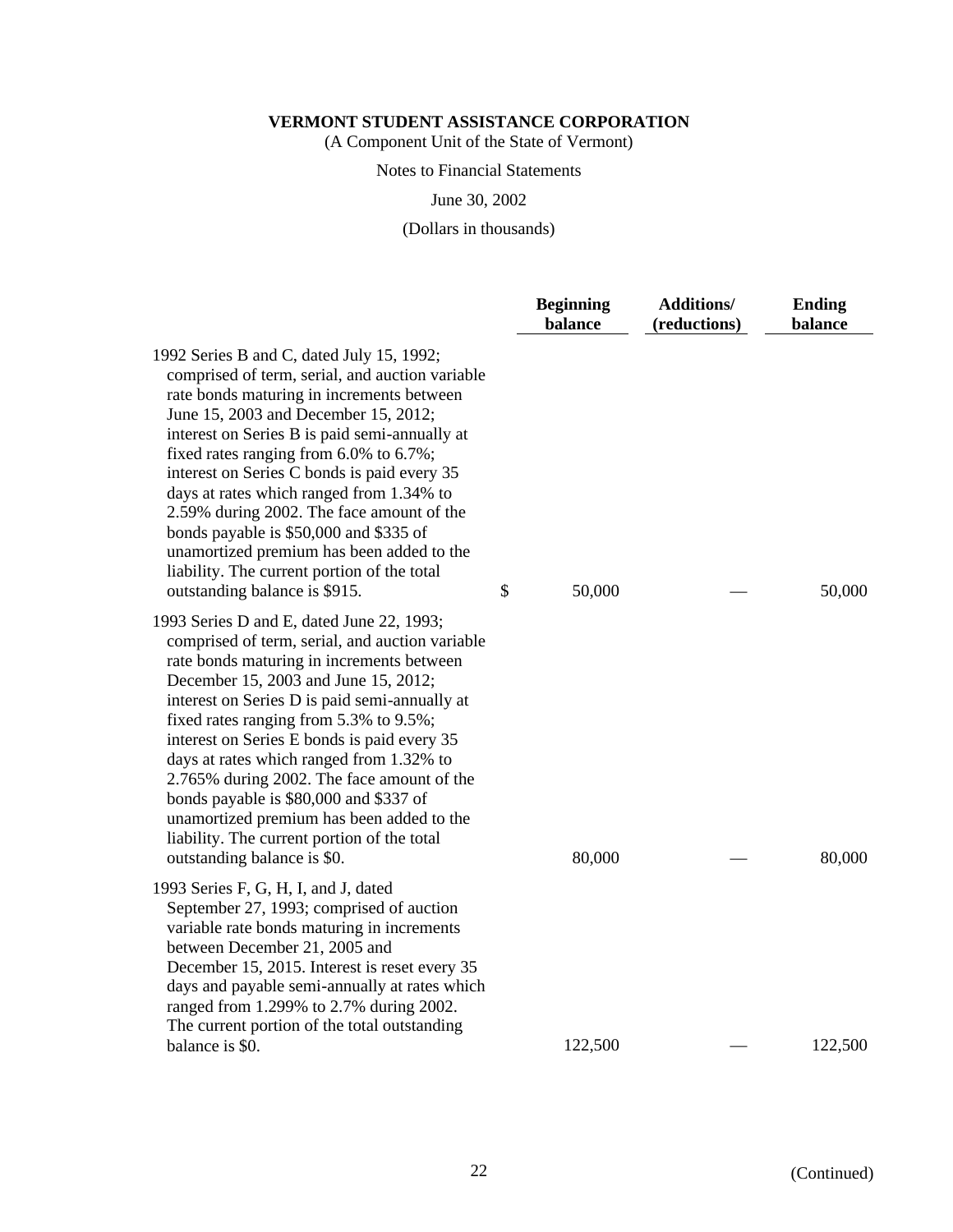(A Component Unit of the State of Vermont)

#### Notes to Financial Statements

June 30, 2002

(Dollars in thousands)

|                                                                                                                                                                                                                                                                                                                 | <b>Beginning</b><br>balance | <b>Additions/</b><br>(reductions) | <b>Ending</b><br>balance |
|-----------------------------------------------------------------------------------------------------------------------------------------------------------------------------------------------------------------------------------------------------------------------------------------------------------------|-----------------------------|-----------------------------------|--------------------------|
| 1995 Series A, B, C, and D, dated June 27,<br>1995; comprised of auction variable rate<br>bonds maturing December 2025; interest is<br>reset every 35 days and payable<br>semi-annually at rates which ranged from<br>1.3% to 2.8% during 2002. The current<br>portion of the total outstanding balance is \$0. | \$<br>96,000                |                                   | 96,000                   |
| 1995 Series E, dated October 17, 1995;<br>comprised of auction variable rate bonds<br>maturing December 2002; interest is reset<br>every 35 days and payable semi-annually at<br>rates which ranged from 1.27% to 2.6%<br>during 2002. The current portion of the total<br>outstanding balance is \$5,300.      | 5,300                       |                                   | 5,300                    |
| 1996 Series F, G, H, and I, dated May 22, 1996;<br>comprised of auction variable rate bonds<br>maturing February 2036; interest is reset<br>every 35 days and payable semi-annually at<br>rates which ranged from 1.29% to 2.7%<br>during 2002. The current portion of the total<br>outstanding balance is \$0. | 100,000                     |                                   | 100,000                  |
| 1996 Series J, dated October 23, 1996;<br>comprised of auction variable rate bonds<br>maturing December 2002; interest is reset<br>every 35 days and payable semi-annually at<br>rates which ranged from 1.35% to 2.6%<br>during 2002. The current portion of the total<br>outstanding balance is \$3,100.      | 3,100                       |                                   | 3,100                    |
| 1998 Series K-O, dated June 16, 1998;<br>comprised of auction variable rate bonds<br>maturing December 2032; interest is reset<br>every 35 days and payable semi-annually; at<br>rates which ranged from 1.32% to 2.8%<br>during 2002. The current portion of the total                                         |                             |                                   |                          |
| outstanding balance is \$0.                                                                                                                                                                                                                                                                                     | 165,000                     |                                   | 165,000                  |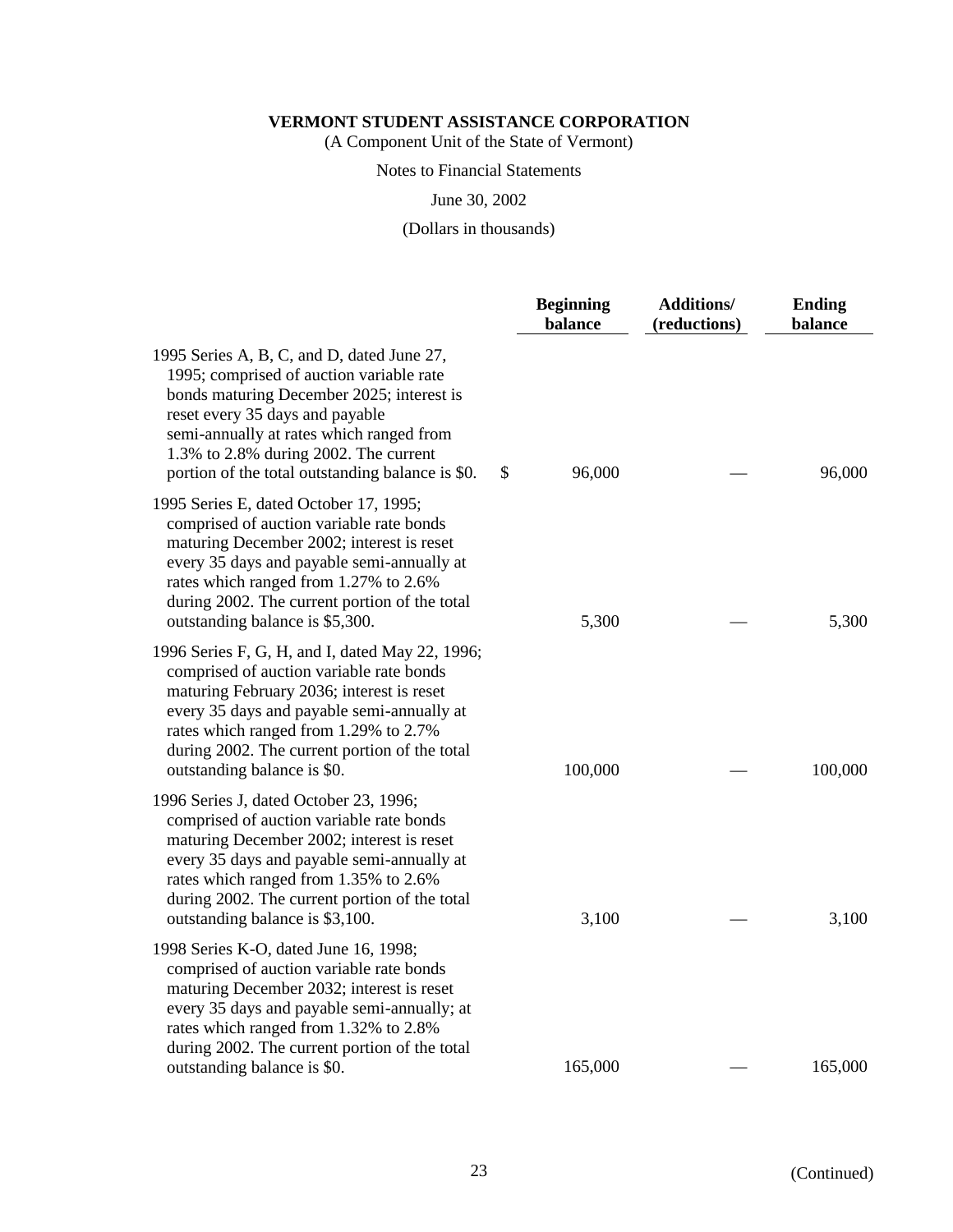(A Component Unit of the State of Vermont)

### Notes to Financial Statements

June 30, 2002

(Dollars in thousands)

|                                                                                                                                                                                                                                                                                                                                                                                        | <b>Beginning</b><br>balance | <b>Additions/</b><br>(reductions) | <b>Ending</b><br>balance |
|----------------------------------------------------------------------------------------------------------------------------------------------------------------------------------------------------------------------------------------------------------------------------------------------------------------------------------------------------------------------------------------|-----------------------------|-----------------------------------|--------------------------|
| 2000 Series P and Q, dated May 31, 2000;<br>comprised of auction variable rate bonds<br>maturing in increments between<br>December 15, 2002 and December 15, 2005.<br>Interest is reset every 35 days and payable<br>semi-annually; rates ranged from 1.3% to<br>2.699% during 2002. The current portion of<br>the total outstanding balance is \$11,000.                              | \$<br>22,950                |                                   | 22,950                   |
| 2000 Series R, S, T, and U, dated May 31, 2000;<br>comprised of auction variable rate bonds<br>maturing December 15, 2034. Interest is reset<br>every 35 days and payable semi-annually;<br>interest rates ranged from 1.27% to 2.739%<br>during 2002. The current portion of the total<br>outstanding balance is \$0.                                                                 | 172,550                     |                                   | 172,550                  |
| 2001 Series V, W, and Z, dated June 27, 2001;<br>comprised of auction variable rate bonds<br>maturing December 15, 2035. Interest is reset<br>every 35 days for Series V and W, and every<br>seven days for Series Z. Interest is payable<br>semi-annually. Interest rates ranged from<br>0.766% to 2.77% during 2002. The current<br>portion of the total outstanding balance is \$0. | 84,750                      |                                   | 84,750                   |
| 2001 Series X, Y, and AA, dated June 27, 2001;<br>comprised of auction variable rate bonds<br>maturing December 15, 2036. Interest is reset,<br>and payable, every 28 days for Series X and<br>Y, and every seven days for Series AA.<br>Interest rates ranged from 1.8% to 3.88%<br>during 2002. The current portion of the total<br>outstanding balance is \$0.                      | 80,000                      |                                   | 80,000                   |
| Notes payable outstanding at June 30, 2002:<br>2001 Series A-XII, dated June 15, 2001,<br>principal and interest at 3.25%, due June 15,<br>2002. This note is fully matured.                                                                                                                                                                                                           | 12,760                      | (12,760)                          |                          |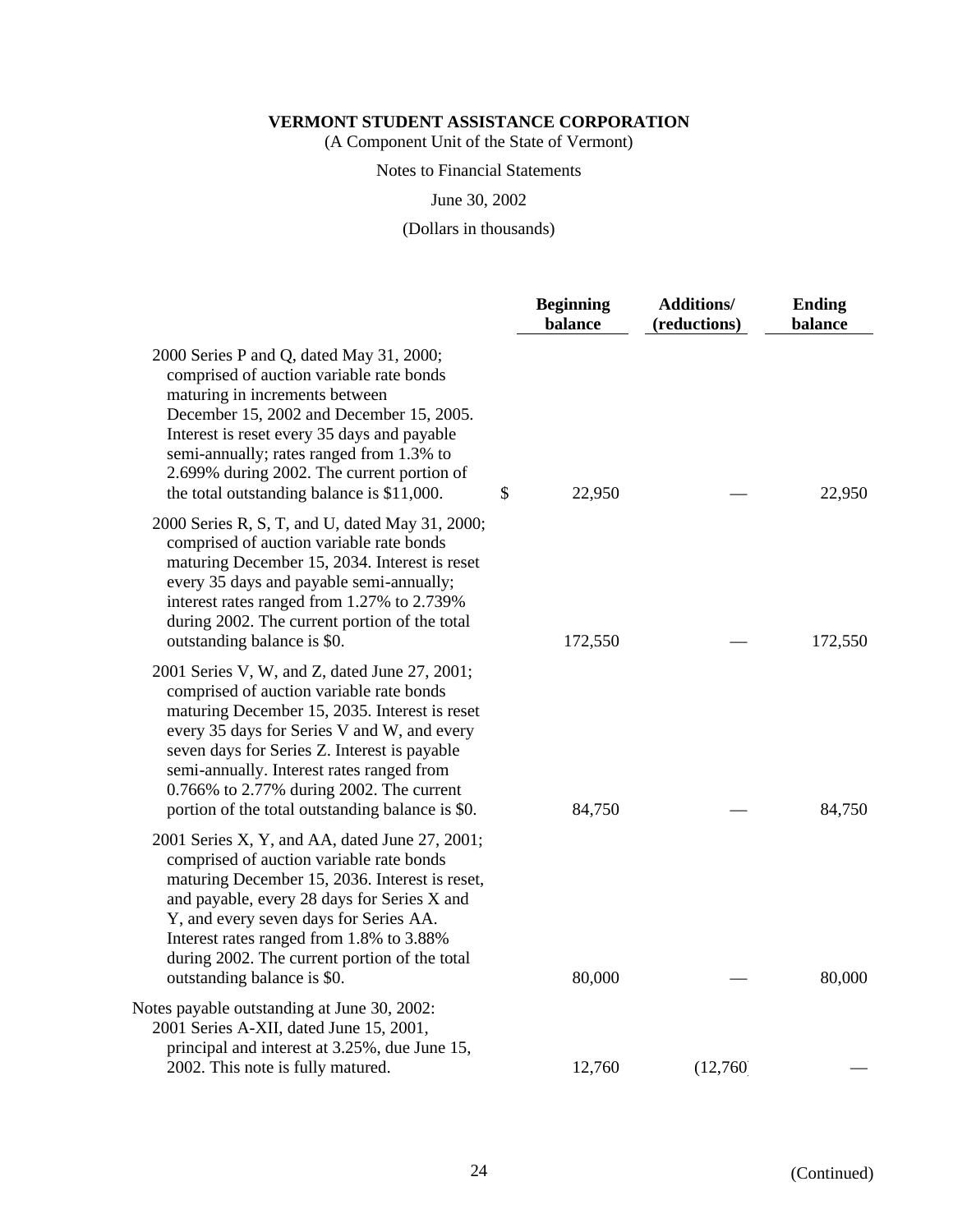(A Component Unit of the State of Vermont)

### Notes to Financial Statements

June 30, 2002

(Dollars in thousands)

|                                                                                                                                                                                | <b>Beginning</b><br>balance | <b>Additions/</b><br>(reductions) | <b>Ending</b><br>balance |
|--------------------------------------------------------------------------------------------------------------------------------------------------------------------------------|-----------------------------|-----------------------------------|--------------------------|
| 2001 Series A-XIII, dated December 15, 2001,<br>principal and interest at 2.25%, due<br>December 16, 2002. The current portion of<br>the total outstanding balance is \$8,520. | \$                          | 8,520                             | 8,520                    |
| 2002 Series A-XIV, dated June 15, 2002,<br>principal and interest at 1.095%, due<br>December 16, 2002. The current portion of<br>the total outstanding balance is \$16,860.    |                             | 16,860                            | 16,860                   |
| Total bonds and notes payable<br>Plus: Premium/(discount), net                                                                                                                 | 1,096,700<br>781            |                                   | 1,096,700<br>652         |
| Total bonds and notes payable, net of<br>premium/(discount)                                                                                                                    | 1,097,481                   |                                   | 1,097,352                |
| Less: Total noncurrent bonds and notes<br>payable                                                                                                                              | 1,072,100                   |                                   | 1,043,052                |
| Total current bonds and notes payable                                                                                                                                          | \$<br>25,381                |                                   | 54,300                   |

All bonds are limited obligations of VSAC and are secured, as provided in underlying bond resolutions, by an assignment and pledge to the trustee of all VSAC's rights, title, and interest in student loans and revenues derived therefrom and the guarantee thereof, including the reinsurance of the student loans by the U.S. Department of Education. The 1985 Series A bonds are secured for credit-worthiness and liquidity by an irrevocable letter of credit issued by State Street Bank. The 1995 Series A, B, C, D, and E, 1996 Series F, G, H, I, and J, 1998 Series K-O, 2000 Series P-Q, 2000 Series R-U, 2001 Series V, W, and Z, and 2001 Series X, Y, and Z bonds are secured for credit-worthiness by AMBAC Indemnity Corporation. The 1992 Series A-2, and A-3, 1992 Series B and C, 1993 Series D and E, and 1993 Series F, G, H, I, and J bonds are secured for credit-worthiness by Financial Security Assurance Corporation. All bonds are subject to redemption prior to maturity at the principal amounts outstanding plus accrued interest at date of redemption. At June 30, 2002 all bonds authorized under the underlying bond resolutions have been issued.

Proceeds from issuance of the bonds and all revenues related to them are restricted as follows: repurchase bonds; finance student loans; pay interest on the bonds; maintain required reserves; and pay reasonable and necessary program expenses in carrying out the Loan Finance Program.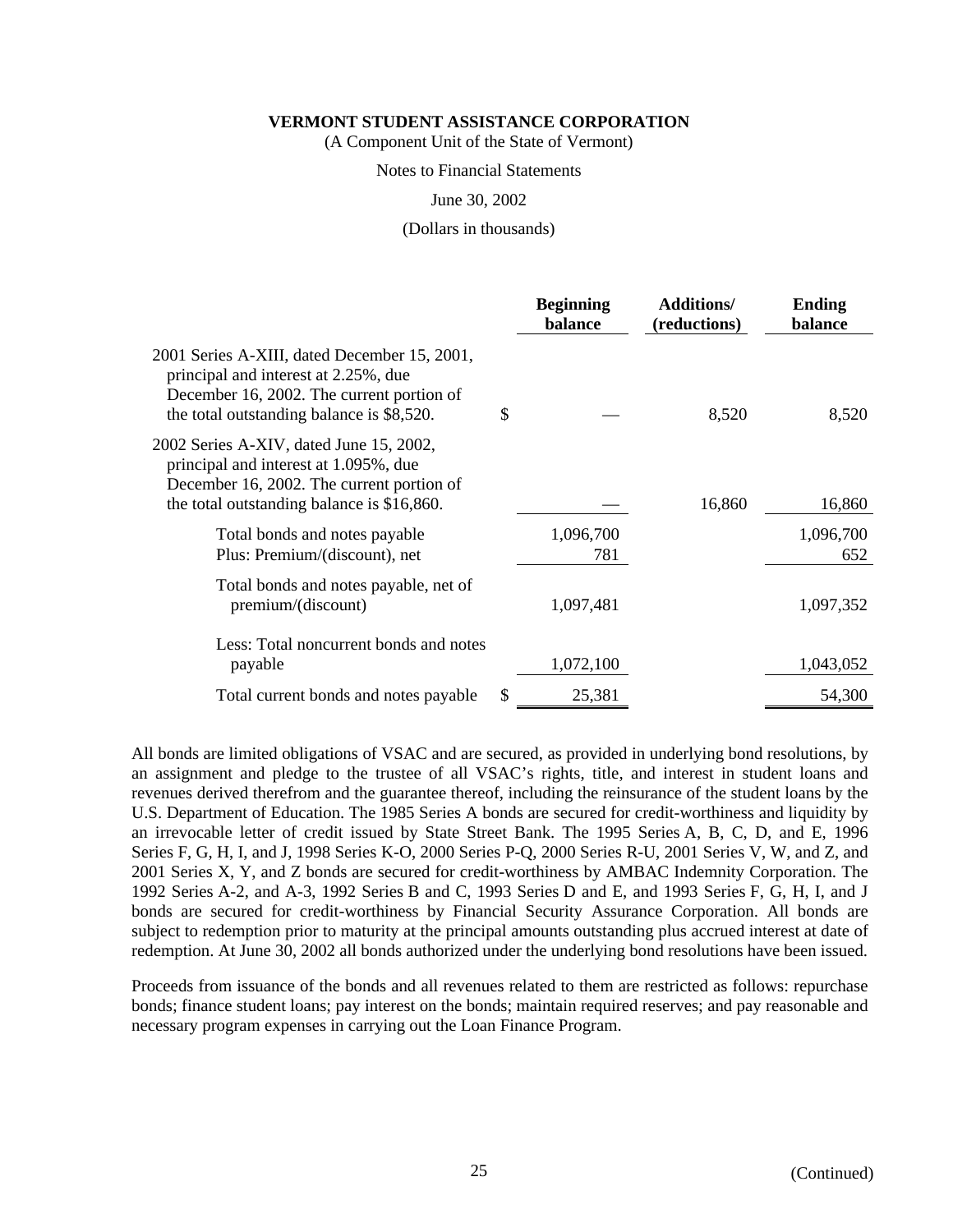(A Component Unit of the State of Vermont)

Notes to Financial Statements

June 30, 2002

(Dollars in thousands)

The future maturities of debt are as follows:

| Year ending June 30: |                 |
|----------------------|-----------------|
| 2003                 | \$<br>54,300    |
| 2004                 | 15,050          |
| 2005                 | 14,860          |
| 2006                 | 70,175          |
| 2007                 | 7,920           |
| 2008                 | 46,930          |
| 2009                 | 2,315           |
| 2010                 |                 |
| 2011-2015            | 136,850         |
| 2016-2020            | 50,000          |
| 2021-2025            |                 |
| 2026-2030            | 96,000          |
| 2031-2035            | 337,550         |
| 2036-2040            | 264,750         |
|                      | \$<br>1,096,700 |

During the year ending June 30, 2002, VSAC issued the 2001 Series A-XIII note totaling \$8,520 and the 2002 Series A-XIV note totaling \$16,860 to refund the scheduled principal maturities of the 1985 Series A bonds, the 1992 Series A bonds and the 2001 Series A-XII note of \$4,000, \$8,620 and \$12,760, respectively. Based on the terms of the old and new debt, these refundings are estimated to result in additional interest payments in fiscal year 2003 of \$371.

#### **(9) U.S. Treasury Rebates Payable**

The amount accrued for U.S. Treasury rebates payable at June 30, 2002 represents the estimated amount of arbitrage rebates due to the Federal government for excess earnings on the bond proceeds.

#### **(10) Restricted and Unrestricted Net Assets**

As reported on the Statement of Net Assets, there are two classes of restricted net assets, Bond Resolution, and Grants and Scholarships. The net assets restricted by Bond Resolution are available only for Bond related items such as student loans, bond principal and interest, and servicing fees. The net assets restricted by Grants and Scholarships are available only for grants and scholarships.

Unrestricted net assets of \$26,978 represents amounts designated to provide funding for student loans, cost of issuance fees and bond issuance.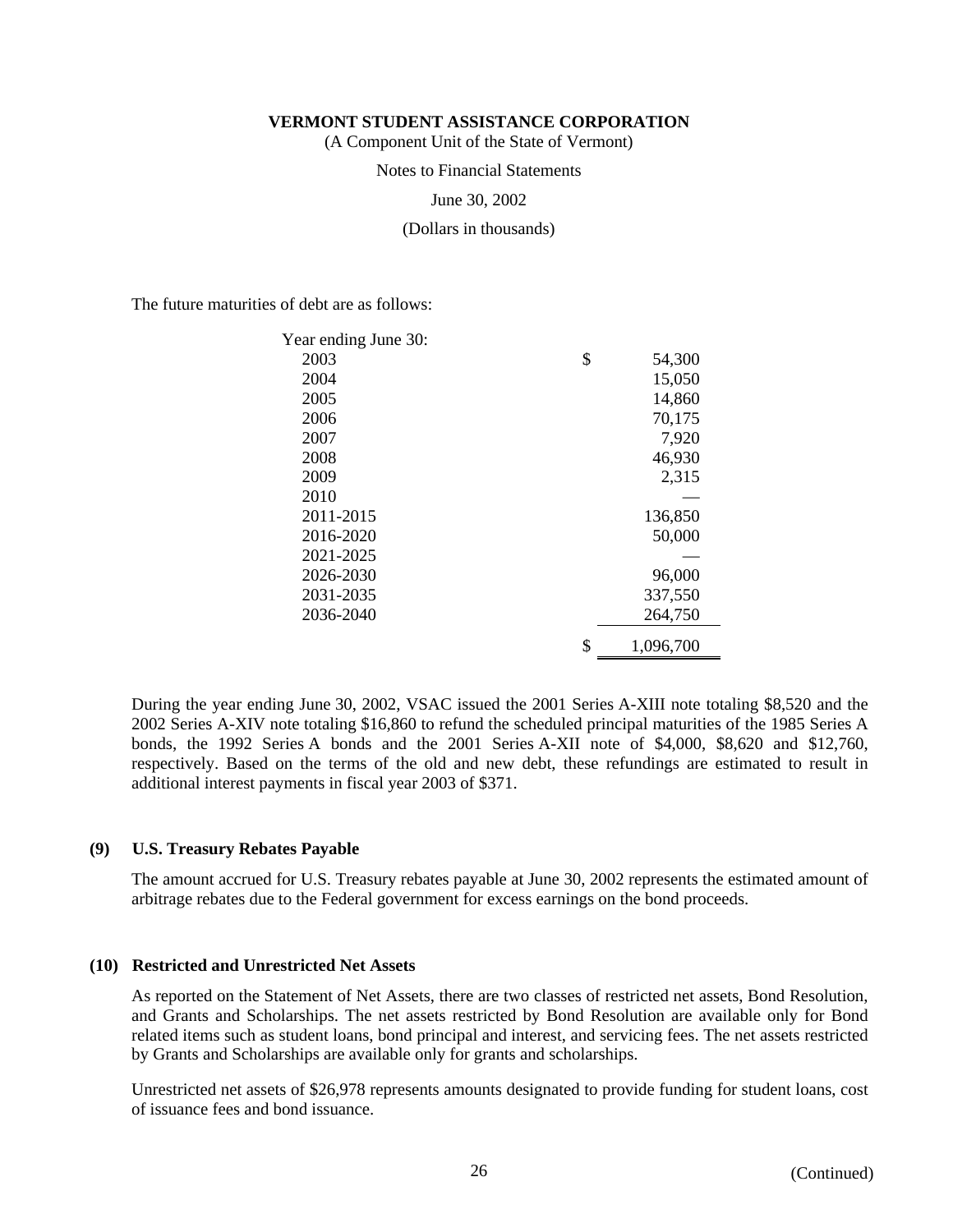(A Component Unit of the State of Vermont)

Notes to Financial Statements

June 30, 2002

(Dollars in thousands)

#### **(11) Student Loan Interest and Special Allowance Revenues**

Interest on student loans is accrued when earned. The U.S. Department of Education makes quarterly interest subsidy payments on behalf of certain qualified students until the student is required under the provisions of the Act to begin repayment. Repayment on Stafford Student Loans normally begins within six months after students complete their course of study, leave school, or cease to carry at least one-half the normal full-time academic load as determined by the educational institution. Repayment of PLUS, SLS, and Consolidation loans normally begins within sixty days from the date of loan disbursement unless a deferment of payments has been granted. In these cases, full repayment of principal and interest would resume at the expiration of the deferment. Interest accrues during this deferment period. HEAL loans enter repayment status nine months after the expiration date of an interim period.

The U.S. Department of Education provides a special allowance to lenders participating in the Stafford, PLUS, SLS, and Consolidation student loan programs. Special allowance is paid based on a rate that is established quarterly. For loans first disbursed on or before January 1, 2000, the rate is based on the average rate established in the auction of the thirteen-week U.S. Treasury bill, plus a predetermined factor, less the interest rate on the loan. For loans first disbursed on or after January 1, 2000 financed with obligations issued after October 1, 1993, the rate is based on the average rate established in the auction of the three-month Financial Commercial Paper, plus a predetermined factor, less the interest rate on the loan. Loans made or purchased with funds obtained through the issuance of tax-exempt obligations issued before October 1, 1993 are eligible for one-half of the special allowance rate, subject to a minimum return of 9.5%. Loans originated or purchased with funds obtained through the issuance of tax-exempt obligations originally issued after October 1, 1993 are eligible for full special allowance and are not subject to a minimum return.

#### **(12) Retirement Benefits**

Full-time employees of VSAC that meet specific eligibility requirements are participants in a retirement annuity plan. This plan is a multi-employer defined contribution plan sponsored by Teachers Insurance and Annuity Association and College Retirement Equities Fund (TIAA/CREF). The payroll for employees covered under the plan for the fiscal year ended June 30, 2002 amounted to \$12,379; VSAC's total payroll was \$12,611. Total contributions by VSAC amounted to \$1,238 in 2002, which represented 10% of the covered payroll.